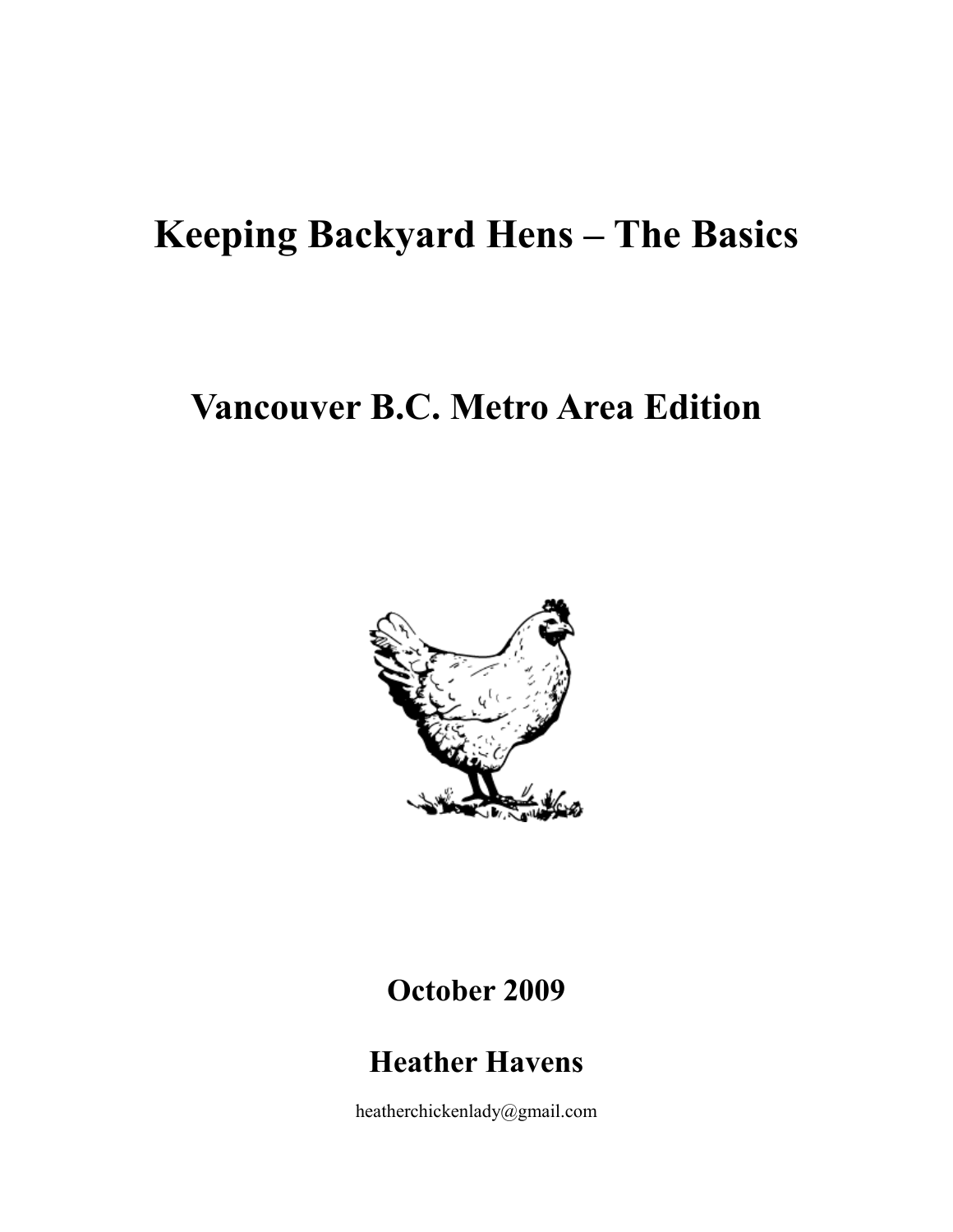My name is Heather Havens, and I am an Agricultural and Animal Scientist from Oregon and Wisconsin. We moved here in January 2008 from Portland Oregon, where chickens are legal and very popular. We obtained our two chickens while we lived in Portland, and we legally imported them into Canada. We see backyard chickens as "pets with benefits". Chickens give you wonderful eggs, but they are also great pets. They have big personalities, and are very friendly and beautiful. They don't require much space and they are easy to care for properly. They help you recycle kitchen and garden waste, help with insect pest control, and contribute valuable fertilizer to your compost bin. They help build relationships between neighbors, and they help teach children and adults about responsible animal ownership and give people a better sense of where food really comes from.

**~ ~ ~ ~ ~ ~ ~ ~ ~ ~ ~ ~ ~ ~ ~ ~ ~ ~ ~ ~ ~ ~**

 **I. Introduction**

- **A. Outline**
- **II. Housing**
	- **A. Text**
		- **B. ext.vt.edu small flock pages**
		- **C. Plans for example house**

- **III. Feeding**
	- **A. Text**
	- **B. Digestive system overview**
- IV. **Reproduction**
	- **A. Text**
	- **B. Anatomy diagram**
- **V. Potential Problems**
	- **A. Text**
	- **B. A Word about Avian Flu**
	- **C. Where to Obtain Chickens (and what about Chicks?)**
	- **D. Lifespan vs. Egg-laying**
	- **E. Vet list**

 **VI. Resources**

- **A. Local Feed & Supply stores**
- **B. Local chicken bylaws and ordinances**
- **C. Books (recommended reading)**
- **D. Recommended websites**
- VII. **Avian Influenza: Unjustly Blaming Outdoor Flocks by Michael Greger, M.D. Director, Public Health & Animal Agriculture HSUS**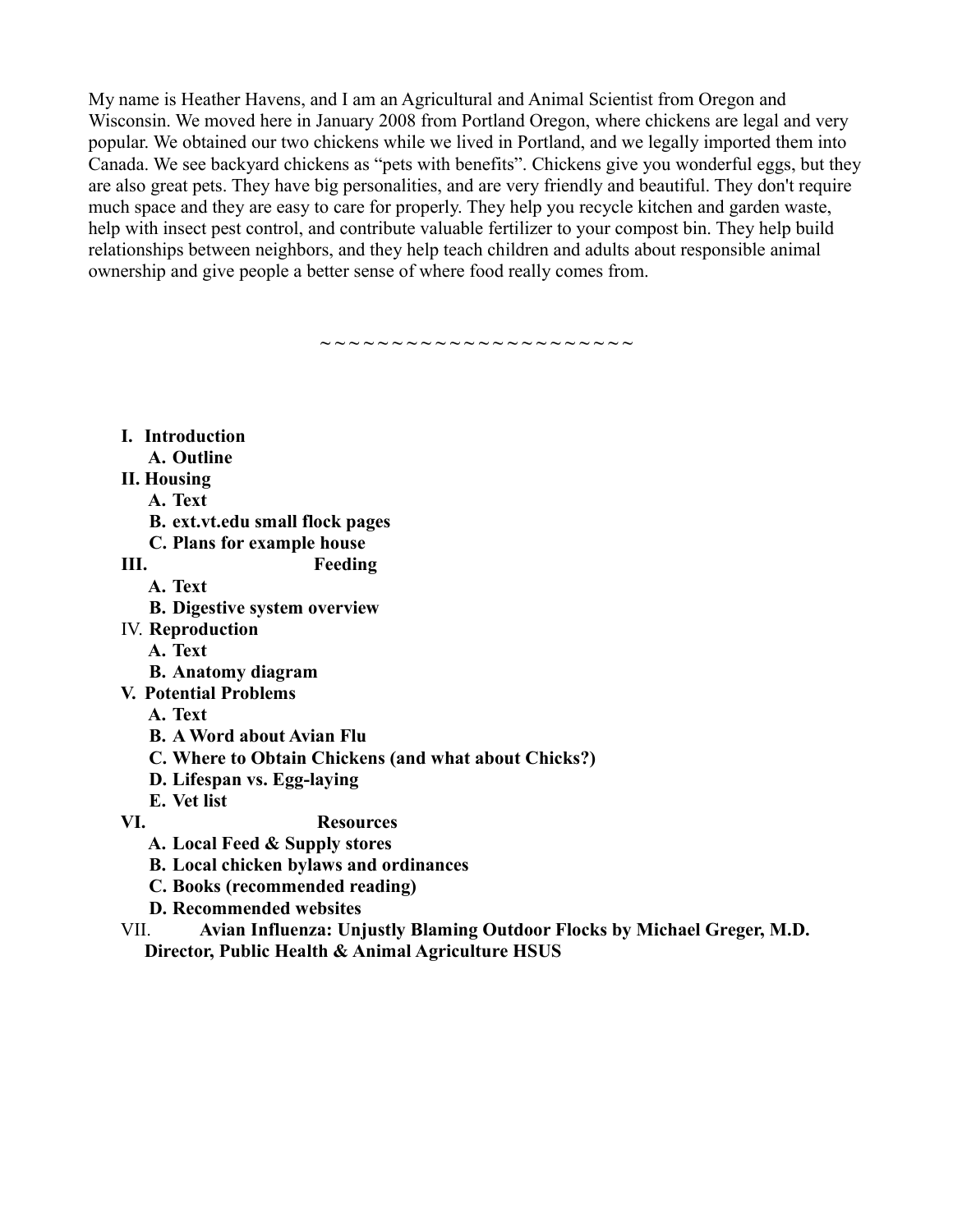## **Chicken Housing**

Chickens need houses because: Chickens need protection from predators. Chickens need protection from heat in summer and from cold in winter. Chickens and owners are happier when the hens have a consistent, clean, convenient, and private place to lay eggs. Chickens instinctively go to the best and safest shelter that they can find at sunset, and if they have a house to go to they will use it, and you will have a nice safe and warm place to confine them until morning.

Chickens need fenced chicken runs or yards: To protect chickens from predators. To prevent chickens from trespassing, thereby annoying people other than their owners. Both predators and annoyed neighbors may injure, steal, or kill chickens. Fences also protect chickens from dangers such as mechanical or electrical hazards, natural hazards, roads, toxic plants and substances.

Most often and most practically, backyard chicken keepers will have a hen house that sits inside of a chicken run or chicken yard (this includes chicken tractors, which are movable chicken house and run enclosures).

The house will be built so that it can be well secured at night (a good rule of thumb: a three year old child couldn't get in), and it will will keep hens warm, dry, comfortable, and well ventilated. The house will be constructed so it is easy to clean.

The house should have at a minimum:

- 1.5 sq ft inside house per hen (1 sq ft per bantam)
- 6 to 10 inches of perch per hen
- 1 nest box or area per 4-5 hens.

The run or yard should have approximately 8 sq ft per hen, less for bantams  $(4 - 10)$  sq ft are recommended).

The yard or run will be accessible from the hen house. The run/yard will be securely fenced and gated. It is recommended to bury the fence, and bury it at an angle (flaring away from the hen yard, under ground). It is a good idea to cover the yard/run with some kind of mesh, netting, or screen to prevent hawks and eagles from poaching your flock. It may also be adviseable to cover your run with sturdy wire fencing if you intend to be away, and might not be there to open and close the hen-house door.

Chicken housing and keeping is covered very well in the following bylaw:

#### CITY OF RICHMOND - ANIMAL, BIRD & BEEKEEPING REGULATION - BYLAW NO. 7137

All outdoor animals and poultry must have:

- Adequate ventilation, and shelter from sun, wind, cold, and moisture.

- Shelter which provides sufficient shade to protect the animal from the direct rays of the sun at all times; and which is cleaned and sanitized not less than daily, of all excrement.

- Adequate space for movement and exercise.

- Adequate and clean food and water. Food receptacles must e kept disinfected and free of excretia.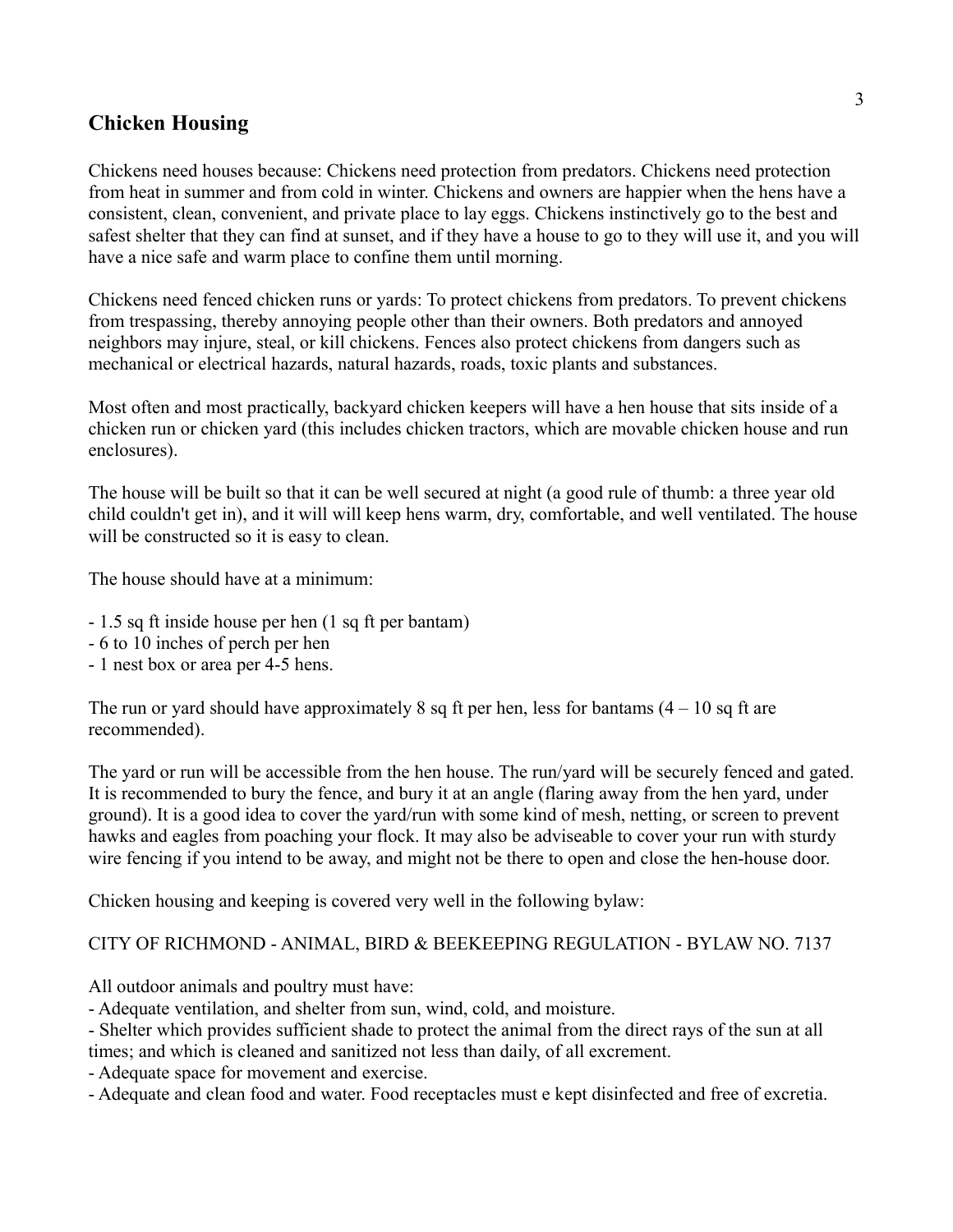- A clean and hygienic living area (house and yard), or there will be fines and perhaps forfeiture of the animals.

- Access to necessary veterinary medical care when such animal or bird exhibits signs of pain or suffering.

3.1 General Prohibition

3.1.1 A person must not keep poultry, in, upon, or under any structure used for

human habitation.

3.1.2 Every person keeping poultry must ensure that:

(a) such poultry does not create a nuisance; and

(b) all lands and premises where such poultry is kept, are maintained

in a sanitary condition at all times, and that excrement is not

permitted to accumulate and cause, in the opinion of the Medical

Health Officer, an objectionable odour or nuisance.

## **Animal Control Bylaw 7932** (Richmond)

(Summary – no chickens on residential lots allowed unless lot is half an acre or more, and no nuisance allowed by animals; meaning no loud roosters or smelly coops)

3.1.1 A person must not keep poultry:

a) On a parcel less than 2,000 sq meters (21,529 sq ft); on

b) In, upon, or under any structure used for human habitation.

3.1.2 Each person keeping poultry must ensure that:

a) Such poultry does not create a nuisance; and

Proponents of backyard Hens in Richmond are gathering to try to change these bylaws to allow hens on all residential lots, regardless of lot size. Please join us.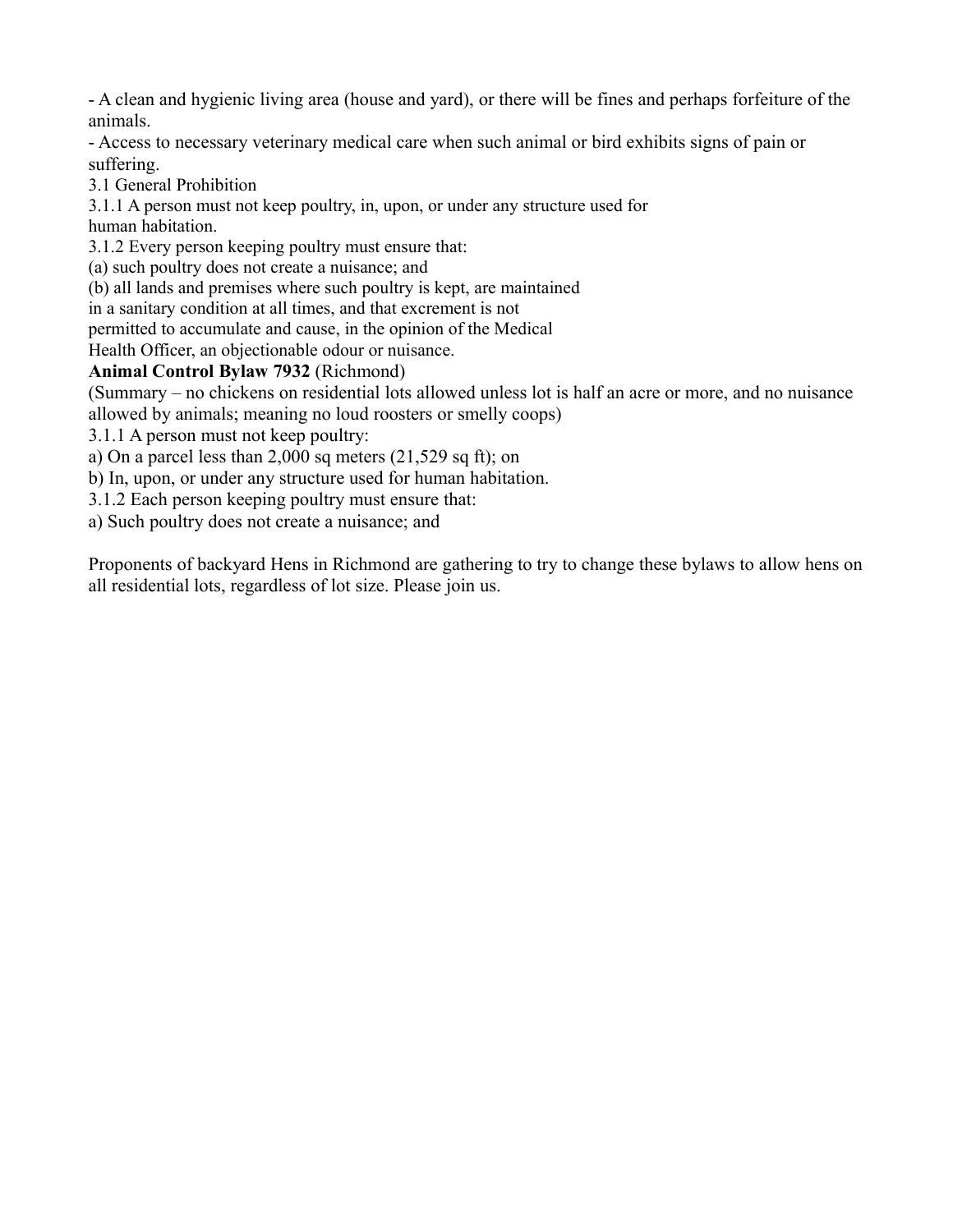## **Small Scale Poultry Housing**

Small Flock Factsheet, Number 10

Phillip J. Clauer, Poultry Extension Specialist Animal & Poultry Sciences Department

Small scale poultry coops seem to be built in almost every possible shape and size. Those building a new coop often ask for plans for the perfect chicken coop. However, few plans for small poultry houses are available. Many existing buildings can easily be adapted to accommodate poultry. Poultry housing can be as crude or elaborate as you wish to build as long as you provide the following:

#### **1. Protection:**

A good poultry house protects the birds from the elements (weather), predators, injury and theft.

Poultry require a dry, draft-free house. This can be accomplished by building a relatively draft free house with windows and/or doors which can be opened for ventilation when necessary. Build the coop on high, well-drained areas. This prevents prolonged dampness and water saturation of the floor of the coop and outside runs. Face the front of the coop, the windows and outside run to the south which allows the sun to warm and dry the coop and soil. Allowing an adequate level of space per bird also helps keep the humidity level in the coop to a minimum.

Keeping poultry totally confined to together with fence and covered runs are your best protection from predators. If you are building a new facility, consider laying a concrete floor, and start the wall with one or two concrete blocks. This prevents rodents, snakes, and predators from digging under the walls and the floors. Windows and doors must be securely covered with heavy-gauge mesh wire or screening when opened.

With outside runs, bury the wire along the pen border at least 12" deep, and toe the fence outward about 6 inches. This stops most predators from digging under the fence. Animals always dig at the base of a fence. By toeing the fence outward and burying it, the predator digs down right into more fencing. Some people run electric fencing around the outside of their pens 4" off the ground about one foot from the main fence to discourage predators. If your outside runs are not predator-proof, you need to lock up your poultry before dark.

To prevent problems with hawks and owls, cover your outside runs with mesh wire or netting. A good ground cover of millet, broomcorn, sorghum or other tall leafy vegetation also provides cover for the birds to hide under. Many times a 3-4 ft. grid over the pen constructed of boiling twine will give excellent protection from flying predators.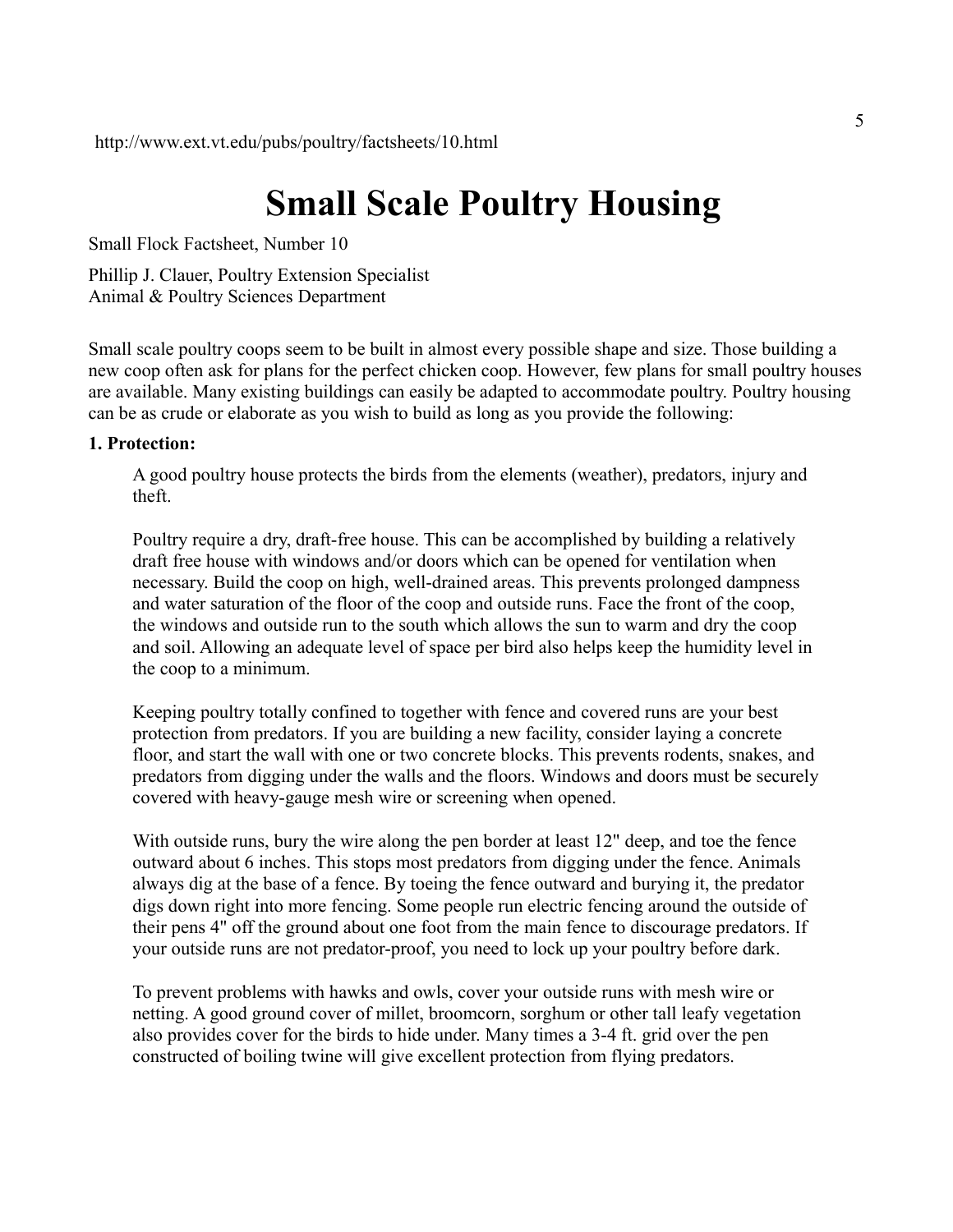To protect the birds from theft, lock your building and pens securely whenever you are not home. Have your neighbors watch for visitors while you are away. Some people actually have burglar alarms in their bird coops. A protective dog kept near your coop usually works well to discourage predators and unwanted visitors.

Build your poultry house to prevent possible injury to your birds. Remove any loose or ragged wire, nails, or other sharp-edged objects from the coop. Eliminate all areas other than perches where the birds could perch more than 4 feet above the floor. Remove perching areas such as window sills, nest box tops, or electric cords whenever possible. These extra measures could eliminate any injury to you or your birds and may prevent damage to the coop, as well.

#### **2. Adequate Space:**

Birds need adequate space for movement and exercise as well as areas to nest and roost. Space requirements vary with the type of bird you raise.

**Pigeons require** a minimum of 4 square feet per breeding pair. One-eighth inch perch and two 9 inch x 9 inch nests per breeding pair are recommended.

| Type of Bird           | Sq ft/bird inside | Sq ft/bird outside runs |
|------------------------|-------------------|-------------------------|
| <b>Bantam Chickens</b> | . ft              |                         |
| Laying Hens            | $1.5$ ft          |                         |
| Large Chickens         |                   | 10                      |
| Quail                  |                   |                         |
| Pheasant               |                   | 25                      |
| Ducks                  |                   |                         |
| Geese                  |                   |                         |

Minimum Space Requirements Type of Bird Sq ft/P**erches:** With chickens, always provide 6 to 10 inches of perch space per bird. Perches are not usually used with meat chickens and waterfowl.

**Nests:** Always provide at least one nest for every 4-5 females in the flock.

#### **3. Easy Access to Feed and Water:**

Feeders and waters should be placed conveniently throughout the pen for birds' access. Place the bottom of the waterers and top lip of the feeders at the birds' back height. This will keep the feed and water clean and prevent wastage.

Small birds like pigeons, bantams and quail, only require 1 linear inch/bird of feeder and water space and large birds require 2-3 linear inches/bird.

When possible, place the waterer in the outside runs, especially for waterfowl. This helps to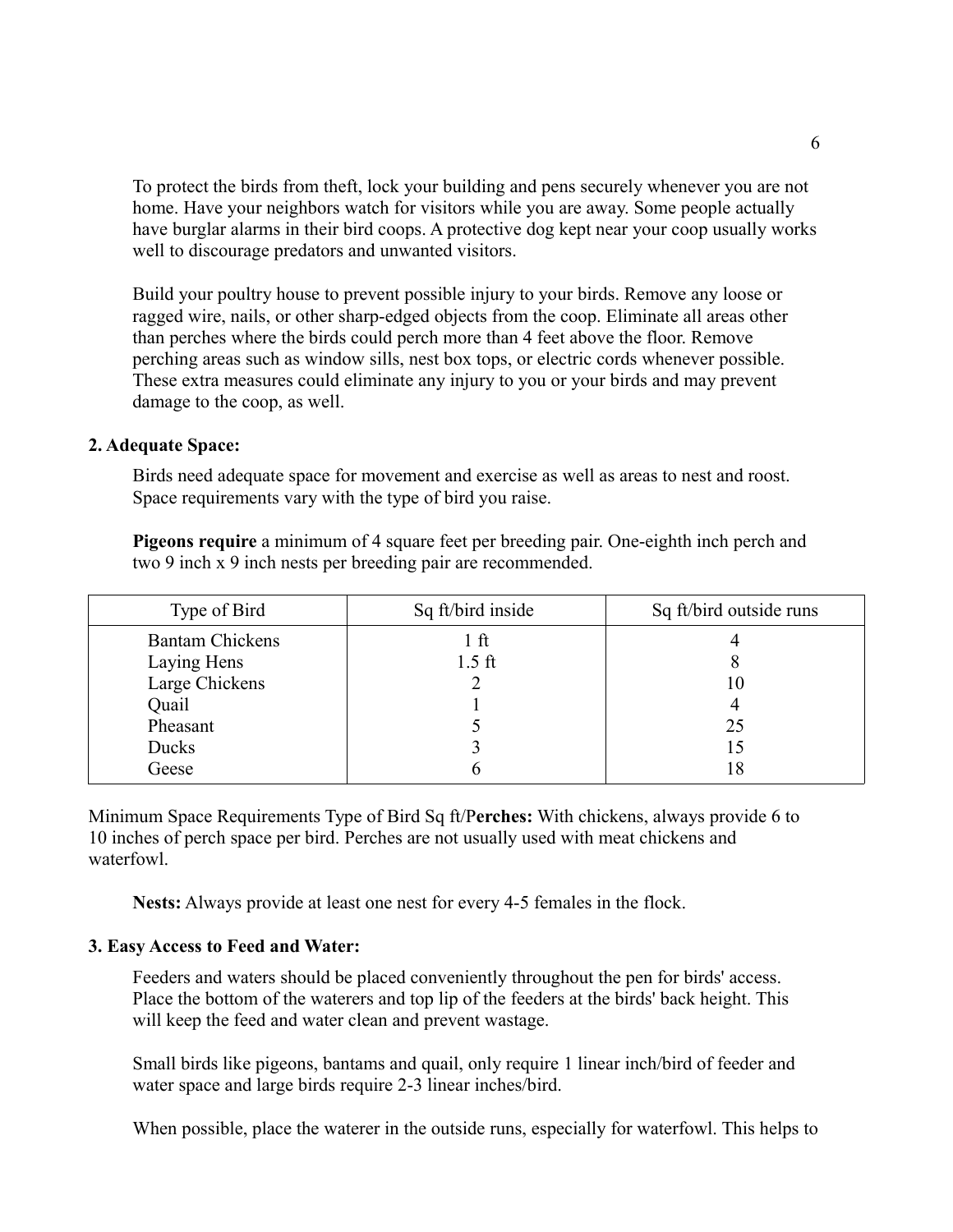keep the humidity level lower inside the coop.

### **4. Source of Light:**

If you wish to produce eggs from your flock year-round, you must have a source for electric light. One electric light every 40 feet at ceiling height is appropriate. Most small poultry houses do very well with one light above the feeding and watering area.

Windows placed on the southside of the coop will also be a good source of light and warmth in winter and a good source of ventilation in summer.

#### **5. Ventilation:**

Ample air movement without a draft is essential. Fresh air brings in oxygen while excess moisture, ammonia or carbon dioxide are removed the stale air moves out of the house. Dampness and ammonia build-up are a sign that there is not enough ventilation. For small coops windows or vents on one side of the house usually provide plenty of ventilation. Well-ventilated houses must also have plenty of insulation and a good vapor barrier. Failure to insulate or ventilate properly causes moisture to accumulate on the walls and ceiling in cool weather. Poultry can handle cold very well if they are dry. However, cool and humid conditions can create many health problems. Locate openings on the side away from prevailing winds. The south or east side is usually best.

### **6. Appearance:**

The appearance of any poultry house or outside run that is visible to the neighborhood should never detract from the over-all appearance of the surroundings. Exteriors of structures should be kept painted and well-maintained. Weeds and trash should be removed from around all facilities. Proper landscaping can provide screening and also help muffle sounds from the birds. Unsightly structures are not good for the image of bird raising and may lead to new laws restricting the raising of birds in your area.

#### **7. Use Common Sense:**

When building a poultry house, use common sense in designing the structure. Build the roof high enough and situate such permanent structures as nests, roosts, and feeders for easy access and to make it easier to clean all areas of the house. Install doors so that they open inward. Using sliding windows so that the birds cannot roost on them rather than windows which swing in or out. Use building materials which will be easy to clean and disinfect. Slightly sloping the floor toward the door can help prevent puddling in the building and will make the building easier to spray out and dry between uses.

### [Designs for Small Poultry Structures](http://www.ext.vt.edu/pubs/poultry/factsheets/designs.html)

Visit [Virginia Cooperative Extension.](http://www.ext.vt.edu/index.html)

(Permission was given to pass this information out to the public)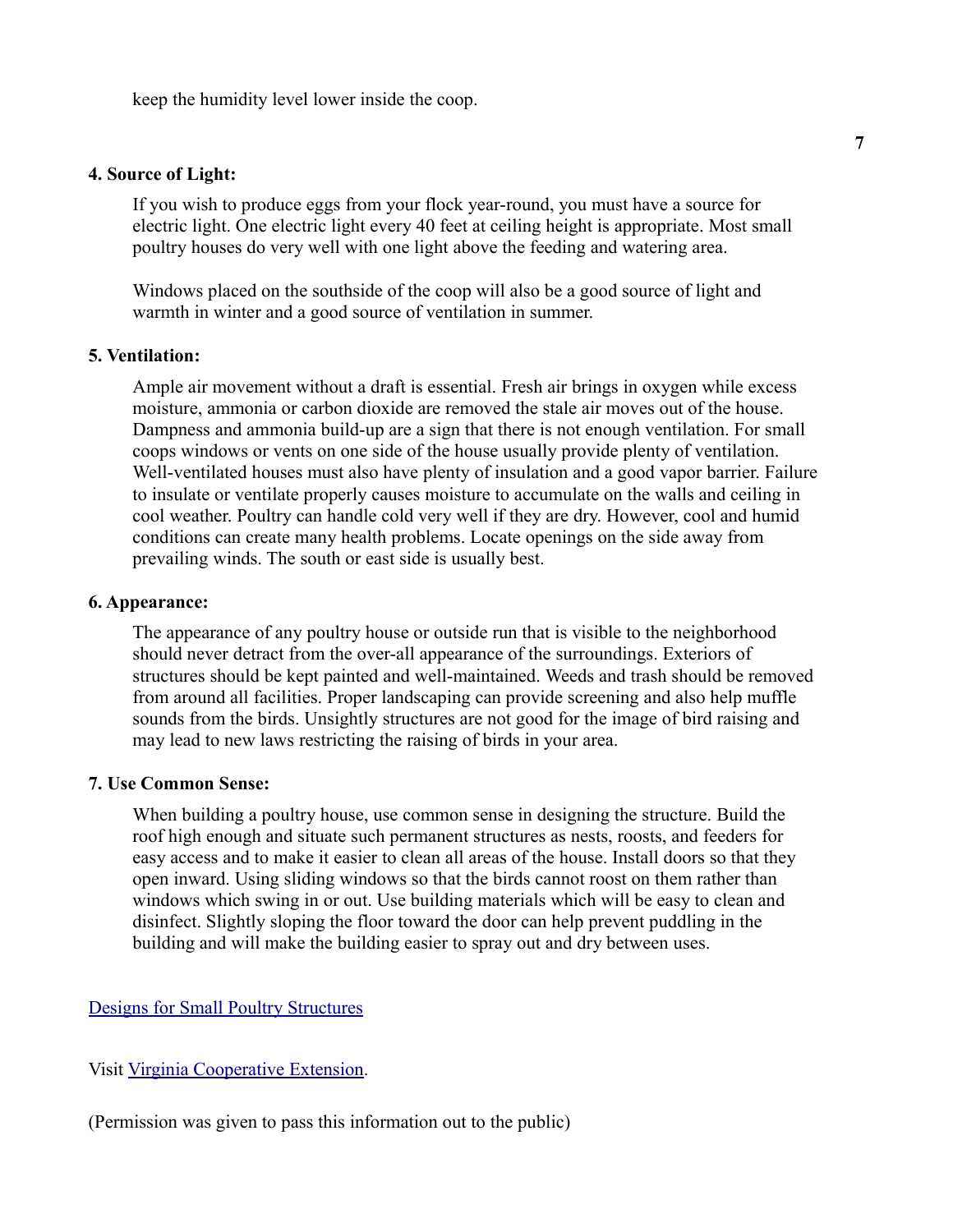



Plywood & 2x4 construction Tar paper on roof Roof hinges have removable pins Locking brace for roof Hole-sawed vents with screen Hinged & latched ramp & door Screen floor with reinforcement bar under middle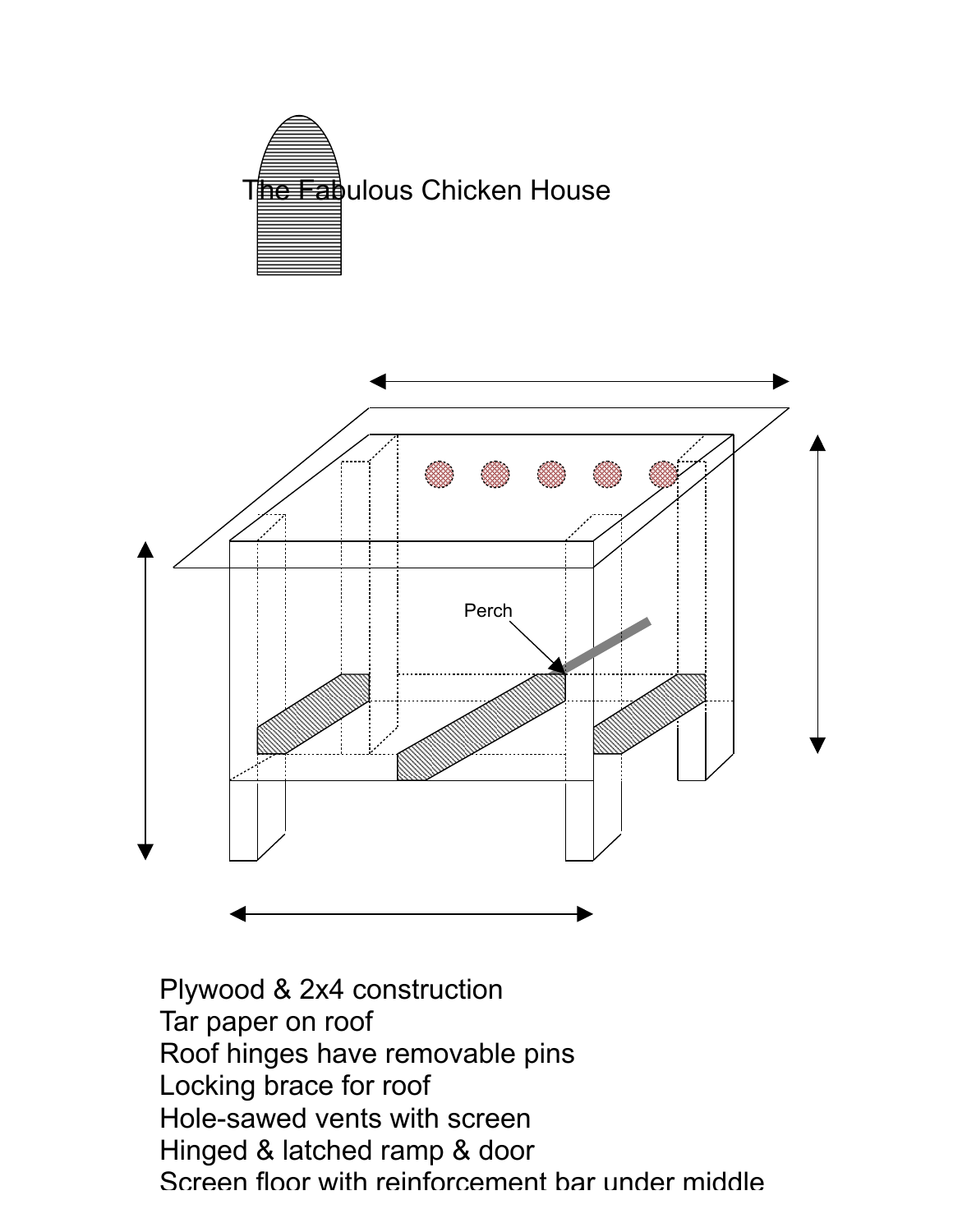

25" of ~1" dowel (broom handle) for perch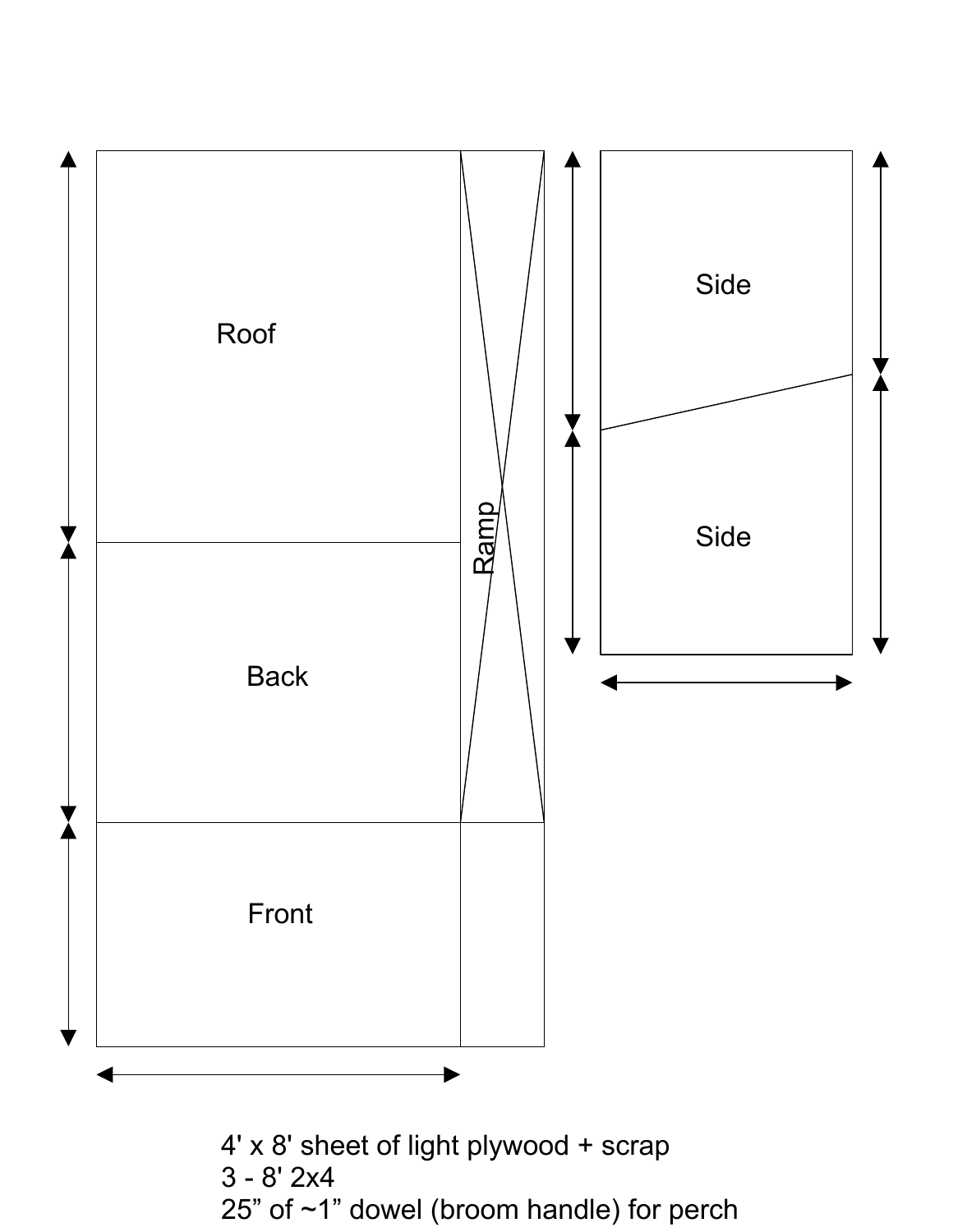## **Feeding Chickens 10**

Chicken Digestion (just the highlights)

-Chickens are omnivores (eat plants and animals) and monogastrics (have one stomach, like us, and unlike a cow, who has four).

-Chickens have **saliva** in their **beaks**, which starts the digestion process (just like us).

-Food is stored in their **crop**, which is located just behind their breastbone. If they are too thin (their crop is empty), their breastbone looks like the keel of a ship, sharply angled, and it is very easy to feel. If the chicken is well fed, their crop is full (they almost look like they have swallowed a tennis ball) you can barely feel their breast bone, and can't easily see where it is.

-Food moves from their crop to their then through to the stomach, called the **proventriculus**. -Next, food enters the **gizzard**, where it is ground up small enough to continue on down the digestion process. Birds don't have teeth, instead they have a gizzard. Birds eat grit (small rocks), which goes into their gizzard, along with their food. The gizzard clenches, and grinds up their food with the aid of the grit.

-final excretions go out the **vent**.

Water

The most important nutrient. Always provide fresh water. It is very important in winter to provide nonfrozen water, and to provide abundant fresh water in the summer.

To keep water non-frozen in the winter. Either get a galvanized chicken waterer, that you can put a metal chicken waterer-heated base under in the winter, or use an electric water dish, that keeps the water just warm enough not to freeze. If you have a chicken coop that is part of a shed or garage that stays above freezing, or use a heat lamp in your hen house, water can be kept in there where it won't freeze, just be sure it stays full, clean, and isn't soaking the surrounding area. An emergency solution, not a long-term solution, is to bring out hot water twice a day.

In the summer, you will be amazed how much water the chickens drink, and how much evaporates. Make sure to keep their water full and clean. They MUST NOT run out of water.

Feed

I recommend using pre-made chicken feed rather than home made feed. Commercially made feed already contains the required amounts of protein, vitamins, minerals (except Calcium), and other nutrients to keep your hens healthy and productive. As a matter of fact, feeding additional scratch (grains) to your hens actually dilutes the nutritional value of their feed, so it is best to avoid or use very little scratch.

Feed comes in crumbles (aka mash) or pellets, and either will provide complete nutrition for full grown and full sized hens. Crumbles are preferred for bantam hens (miniature breed) and pullets (teen-agers, between chick and laying hen). Pellets are preferred for full grown, full sized hens because they waste less, meaning they make less of a mess!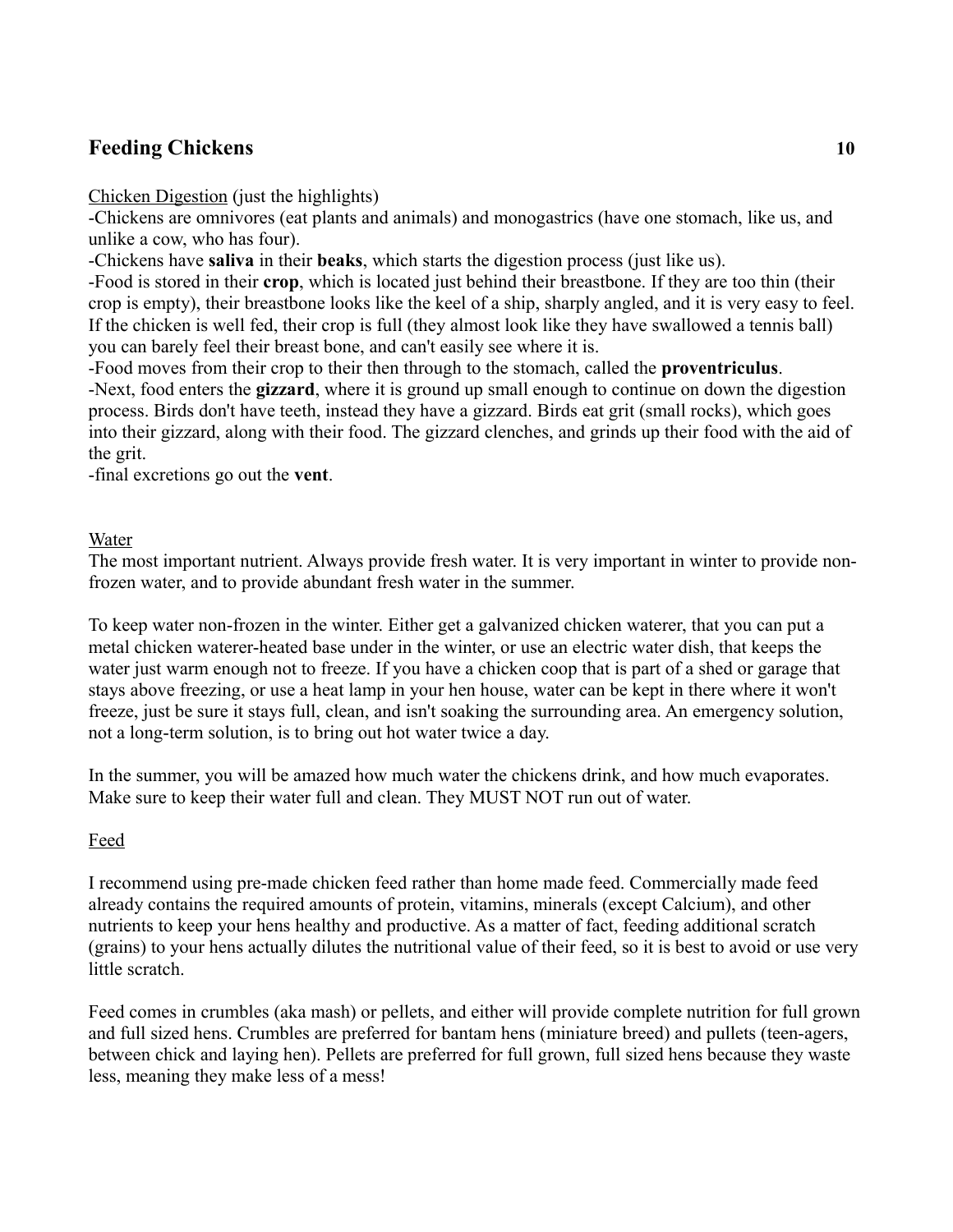Chicks or pullets have different nutritional requirements than hens, so they should be fed chick or pullet feed.

**Chicken Feeding Requirements**, Age or Type of Chicken, Protein, Calcium Broilers (to 6 wks) - 23 % Protein, 0.9% Calcium Broilers (to mkt) - 10 % Protein, 0.08% Calcium Chicks (to 8 wks) - 20 % Protein, 0.9% Calcium Pullets (8-20 wks) - 14 % Protein, 0.8% Calcium Layer Hens - 16 % Protein, 3.0% Calcium

Feed should be provided in a Chicken Feeder. There are various types, easily found in feed stores and even many local pet supply stores. The feeder should help prevent the hens from throwing their food around (which they love to do) which causes a wet smelly mess that attracts rodents and insects, and feeders prevent waste, which will save you money. Our favorite feeder is a very old fashioned kind. It is a tin dish, with round feeding holes in it, which screws to the top of an ordinary canning jar (small mouth, quart or larger). You fill the jar with feed, screw on the dish, turn it over, and set it in the chicken yard in a place where it will stay dry, you can easily clean the area, and the hens can't tip or drag it over (we made a little dished area to set it in, so the hens can't drag it).

## Scratch

Scratch is grain that is fed to chickens. As noted in the Feed section, scratch actually dilutes the nutritional value of the Feed, so if you use scratch, use it judiciously.

Scratch usually consists of cracked corn, with or without a combination of other cracked or whole grains and/or legumes. Whole corn is too large, as are some other whole grains, legumes, or seeds, so use common sense when deciding on a scratch. Wheat, oats, barley, rice, millet, milo, flax, peas, and lentils are all possible, and fine, scratch ingredients. If you should decide to feed soybeans, they must be roasted or heat treated, soybean meal is fine because it has been heat treated.

A few uses for Hen Scratch:

- − Chicken treat. Chickens will love the person that feeds them scratch. This is a useful tool.
- − Scratch, particularly corn, can help put weight on a thin or less than vigorous chicken, and can help to keep them warm.
- − Scattering a bit of scratch on the ground of their chicken yard will make them happy all day. Chickens need to scratch at the ground, looking for grains, bugs, worms, and grit, most of the day in order to be truly healthy and happy. Chickens that can't scratch are stressed and will often turn to pecking their companions out of frustration. I feel that this is the most important use for scratch.

## Grit and Oyster Shell

Grit is small stones or rocks, all birds look for this in their environment. Grit is small gravel bagged and sold just for chickens. Hens use #2 Grit (chicks use #1 grit and turkeys use #3 grit).

Oyster Shell is actually mined ancient oyster shells that are ground, bagged, and sold for chickens. Chickens use "lay blend" oyster shell. It is also available in a grind for chicks and as a flour which is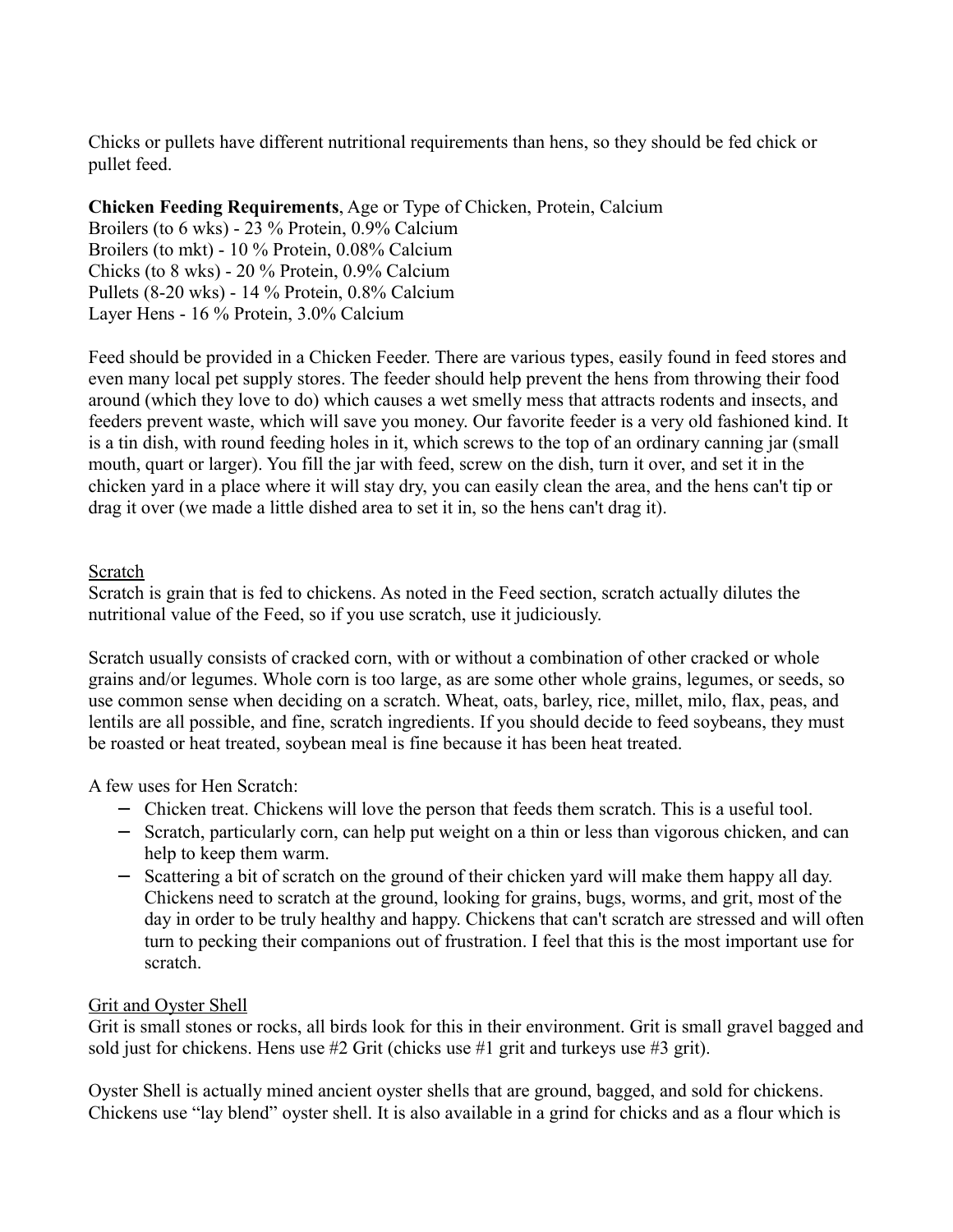feed grade for other livestock, or to be used as lime in the garden.

Oyster Shell and Grit are necessary for 2 reasons:

- 1) Birds don't have teeth, instead they have a gizzard. Birds eat grit, which goes into their gizzard, along with their food. The gizzard clenches, and grinds up their food with the aid of the grit.
- 2) Oyster Shell is fed to hens to give them extra Calcium, which hens need to give their eggs strong, thick shells. This oyster shell also works as grit for the hens. If your hens lay eggs with

thin or even incomplete shells, you know they need more Calcium. If your hens eat their eggs, they may need more Calcium or Protein. (If they are eating eggs, increase their oyster shell, and wait to see if they stop. If they don't stop, increase protein in their diet, fish meal and/or dairy products work well)

Grit and Oyster shell are most often mixed equally and offered free choice. This can be scattered on the ground for the hens to scratch and peck (best choice), offered in its own feeder (they will consume what they need), or may be mixed in with their feed (may encourage them to throw their food around).

Grit and Oyster Shell for chickens are both available at feed stores and some pet supply stores.

## **OTHER**

## Food Scraps

There are many food scraps that hens will enjoy, that are also good for them. Keep in mind that the commercially formulated feed is the best feed for them, so don't overwhelm their diet with other foodstuffs. Chickens don't have teeth or cutlery to get their food into small pieces, and too much food in the birds crop can lead to compaction there, which is a life threatening problem, therefore, it is a good idea to chop up the scraps that you feed to them. We call this "chicken-chop" in our house. Chopping scraps also makes them more attractive, so the scraps are more likely to be eaten, rather than becoming rodent bait or becoming moldy and rotten in the hen's yard..

There are also things to avoid. If something is clearly rotten, moldy, or inedible don't feed it to your chickens, just compost or dispose of it.

Cereal products, such as bread, cereal, pasta (for a good time, hand feed your hen spaghetti!), and pastry are fine.

Lean meats (cooked or raw) and fish, fish skin, and dairy products are good for chickens, since they usually benefit from added protein. Keep in mind that too much fat can lead to serious health problems. Most fruits and vegetables (peels, cores, ends, tops, etc...) are fine, cooked or raw. Chopping them makes them more attractive. They don't like citrus peels, and apple seeds are bad for them if too many. Feed brassicas, like broccoli, cauliflower, kale, and choy's, in moderation, too much may not be good for chickens.

Pet Food – Don't feed cat food to Chickens, even though they love it. Cat food is formulated with the nutrient needs of cats in mind, and it contains dangerous levels of certain amino acids for chickens.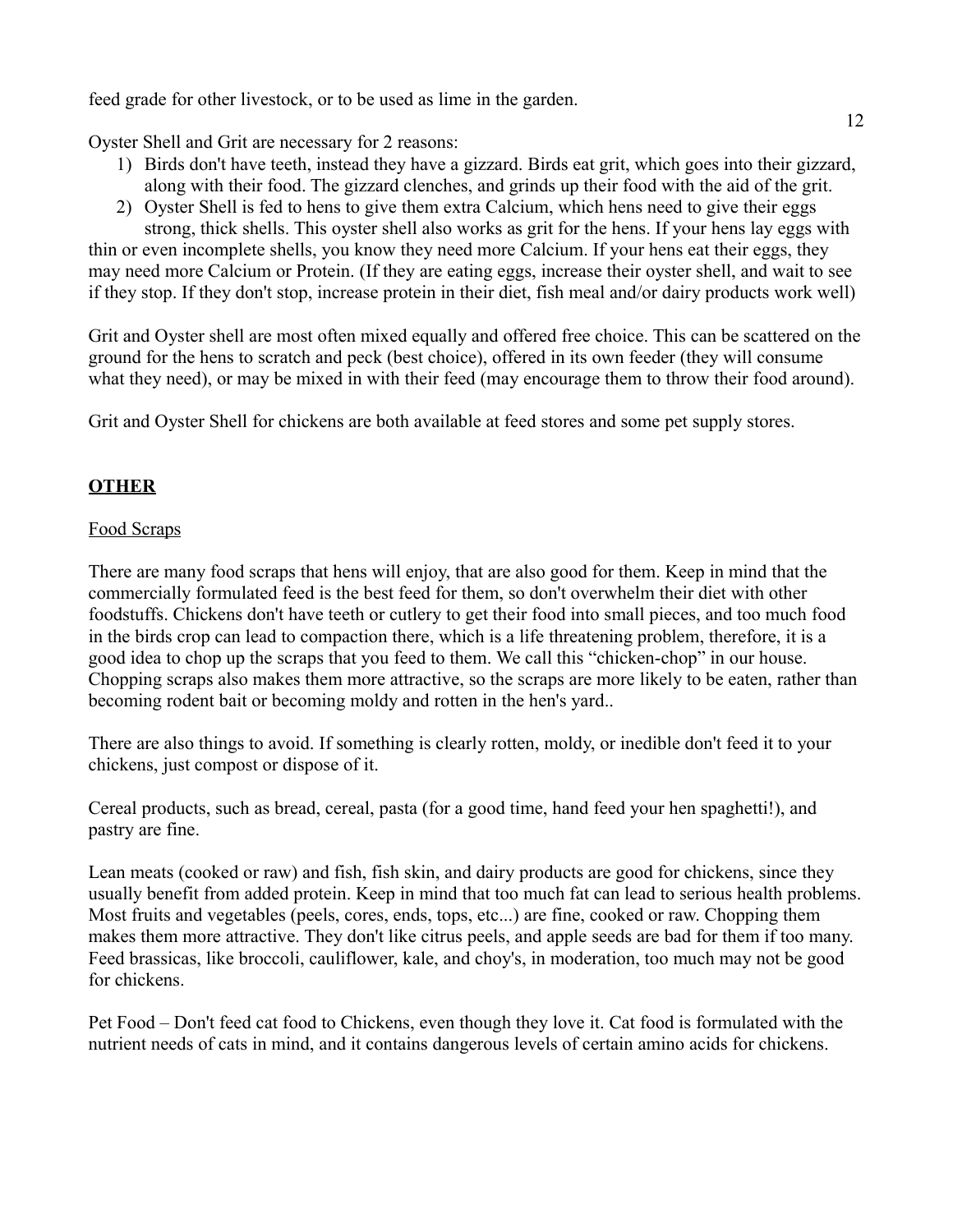### Garden Waste and Toxic plants

A long list of possibly toxic plants: [http://www.poultryhelp.com/toxicplants.html.](http://www.poultryhelp.com/toxicplants.html)

Possibly toxic plants, the highlights: Allium (all onion family of plants), amaranth, columbine, azalea, bitter gourd, bleeding heart, boxwood, brassicas (broccoli, cabbage, choy family of plants (a little bit is OK, but not too much), beet (greens, not too many), buckwheat, cacti, Canada thistle, cannabis, cassia, Chinese lantern, hellebore, clematis, daphne, cocklebur, vetch, lilly-of-the-valley, ranunculus, daffodil, delphinium, foxglove, fox tail, English ivy, horse tail, euphorbia, flax, four o-clock, snowdrop, soybean (raw plant, leaves), heliotrope, holly, hyacynth, hydrangea, St John's wort, morning glory/bindweed, potato vine, iris, lobelia, birdsfoot trefoil, may apple, milkweed mock orange, nicotiana/tobacco, oleander, poppies, buttercup, vinca/periwinkle, rhubarb, black locust, rue, elderberry, Scoth broom, cassias, ferns, sorrels, sorghum, sweet pea, skunk cabbage, tansey, yew, tomato/potato plants, white clover, wysteria

Grass – Do not feed cut grass to chickens, and don't expect them to eat grass. Chickens thrive when kept on grass, but they don't really eat it. They eat seed heads and young sprouts of grass, along with other seeds, weeds, grit, insects and worms that might be in the grass. Long blades of grass can wad up in their crop and become compacted, which is a life threatening situation.

### Insects and Animals

Chickens are omnivores and crave protein, like all omnivores. Chicken's favorite treats are all kinds of insects, worms, and even mice (chickens are actually very good mouse hunters).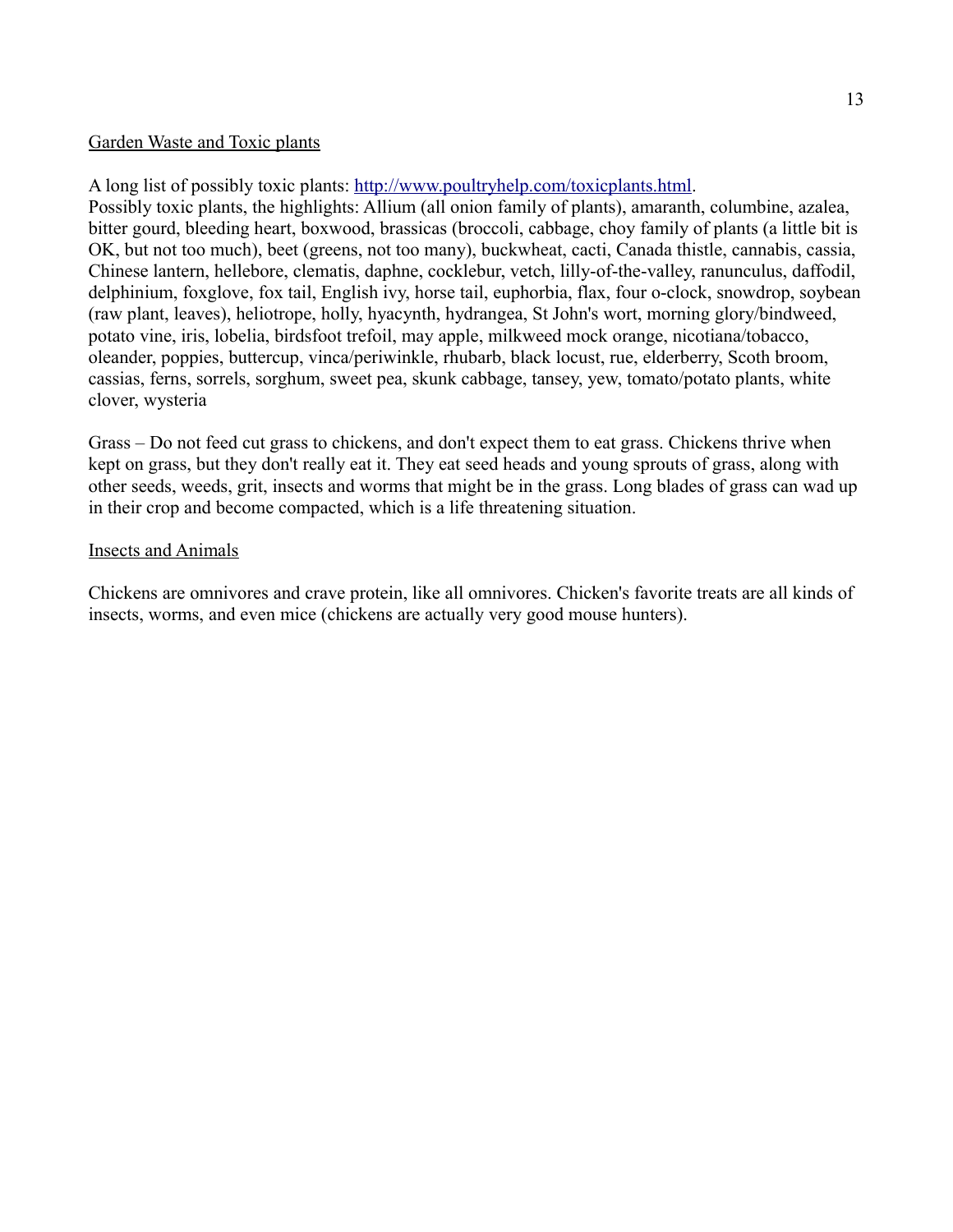## **How hens lay eggs. The highlights.**

Hens can lay unfertilized eggs without the attention of roosters It takes a hen  $23 - 30$  hours to lay an egg. A hen lays an average of 2 eggs in 3 days. Eggs vary is size depending on breed and age of hen. Older hens often lay larger eggs. Double-yolked eggs are not uncommon in young hens and hens who lay large eggs.

The egg-laying process, abbreviated:

A follicle in the ovary releases a mature ova, which is the egg yolk.

Fertilization occurs, if rooster is present, as the yolk travels down the oviduct. Sperm may be stored there for seven to fourteen days.

The first albumen layer is deposited. The rest of the albumen is deposited.

Inner and Outer shell membranes are deposited.

The egg moves from the oviduct to the uterus. The shell is created. The egg spends approximately 12 hours in this stage.

Egg Shell Color is acquired in last 5 hours. Egg shell color is determined by the color of their earlobe (the skin below their cheeks). White ear lobe = white eggs, colored ear lobe = brown eggs (or in the case of Araucanas, Ameraucanas, and their crosses, colored lobe = green eggs).

The egg moves into the vagina, then the reproductive tract shared with the digestive and urinary systems.

The egg leaves the hen's body through the vent, which is also where digestive excretions leave her body.

About 30 minutes after she lays her egg, her ovary releases another mature ova, and the process begins again.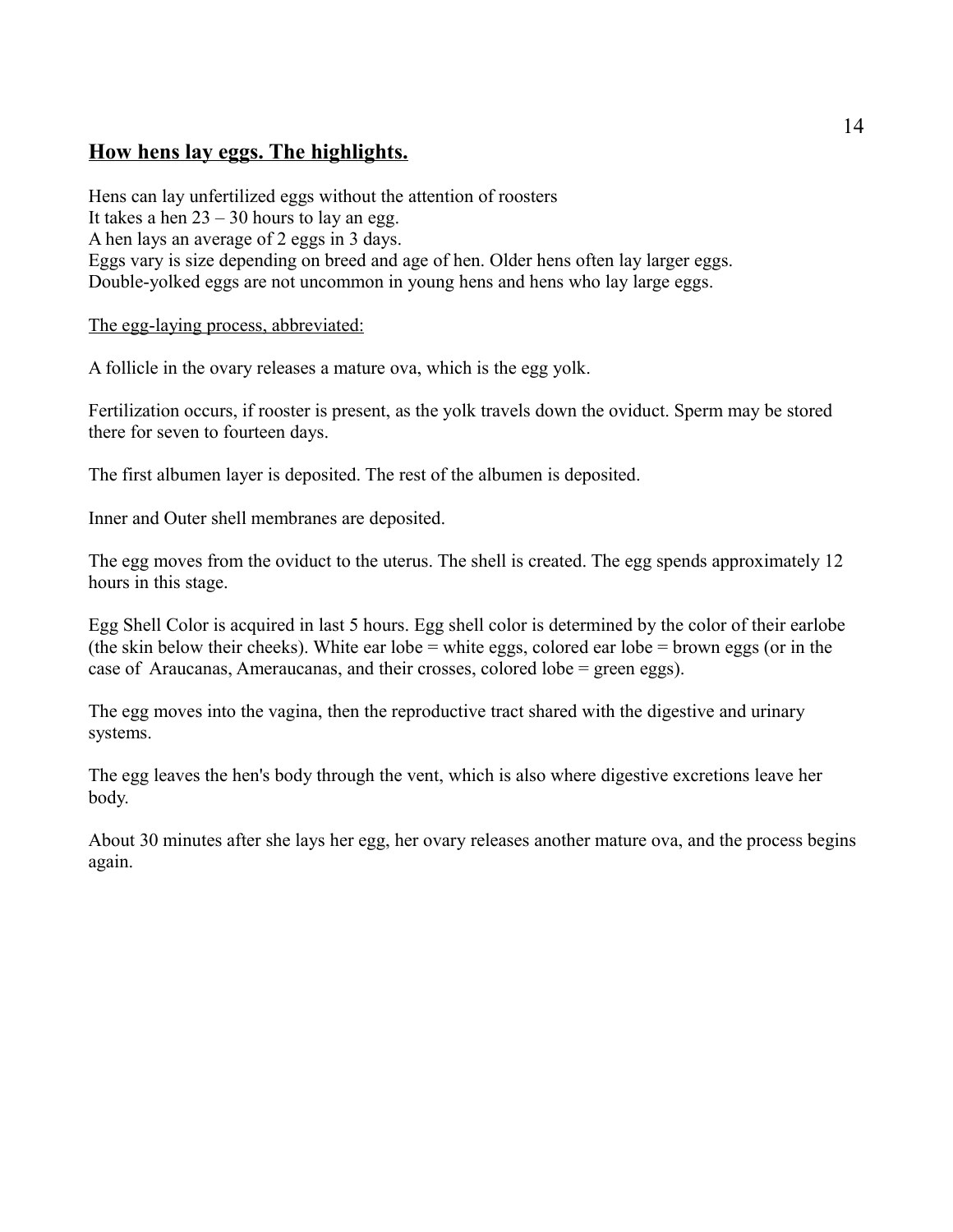

Conkey's Poultry Book 1932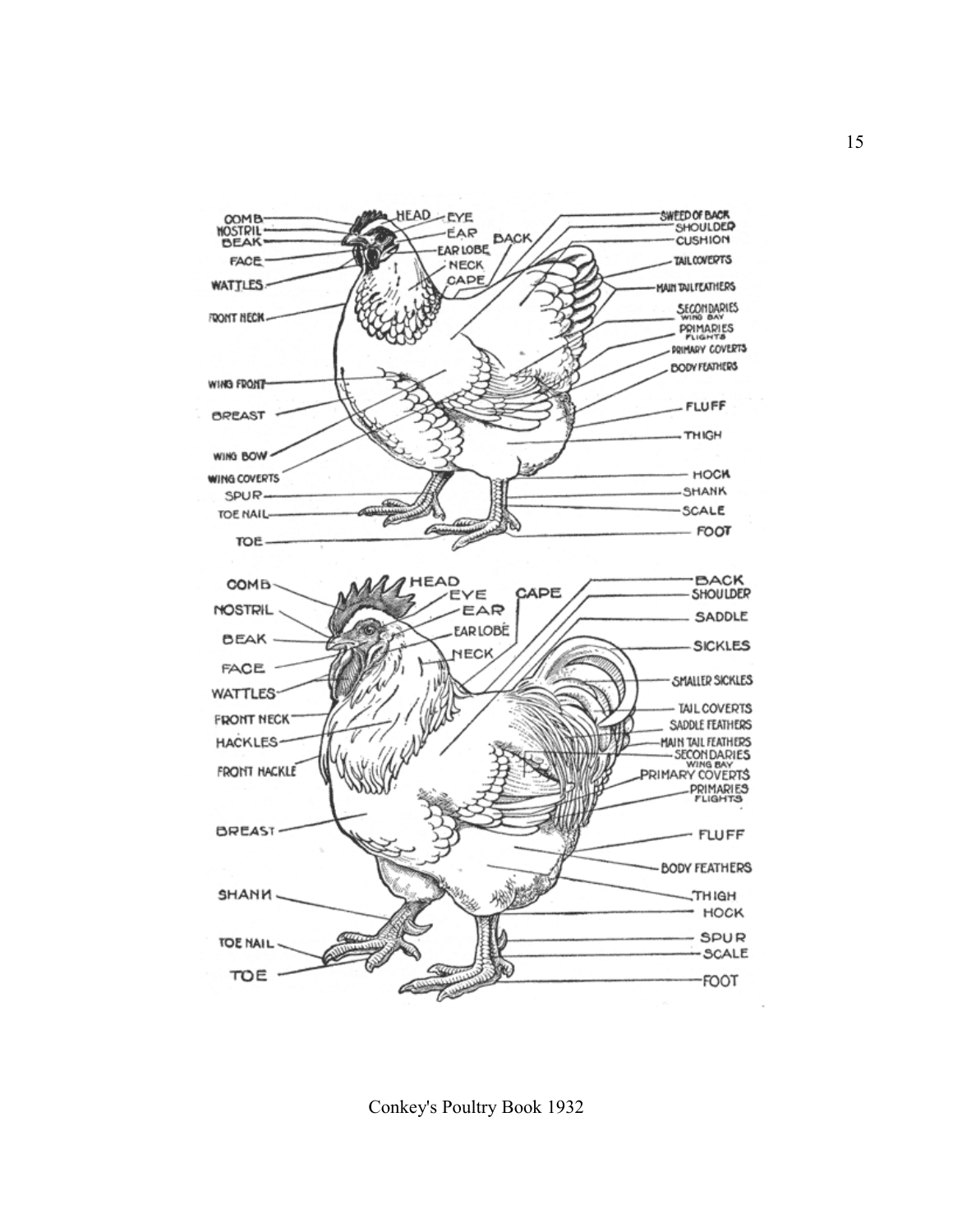## **Potential Problems with hen raising** 16

*Merick's Disease* is a fatal, very contagious, and incurable disease of chickens and other fowl. Breeders and commercial layers need to worry about this disease, but there is disagreement as to whether or not small, urban, backyard ,isolated, healthy, non-breeding, flocks would need this vaccination. Hatcheries offer vaccinated chicks at a higher cost, and apparently in this area, stores and individuals often decide to skip the vaccine because of the cost. The vaccine is most effective in just hatched chicks, so if you plan to show your chickens, perhaps you should make sure that your hens were vaccinated as chicks, otherwise, you might decide not to worry about it.

*Egg binding* is a problem when a particularly large egg becomes lodged in the hen's vent. This problem is not very serious if properly dealt with immediately, but this is very serious if ignored.

Lubricate your finger and insert it into the hen's vent (or ask someone else who has done it before). Gently squeeze/massage the hen's abdomen, easing the egg out with a slow, steady pressure. If the egg refuses to come out, you should carefully break the egg and remove it piece by piece. This may take a while, but be patient.

Be careful not to harm hen's delicate innards with the sharp broken eggshell pieces. After the hen's vent is cleared, you should clean it if the hen's insides have been lacerated.\*

*Prolapse* is when the pink tissue from inside a hen's vent is pushed to the outside, maybe after an unusually large egg was laid. Carefully push the tissue back into the hen and apply hemorrhoidal cream. Isolating the hen while she's healing might help, especially since exposed wounds can tempt other chickens to peck at her.\*

## *Cannibalism* and *Egg Eating*

Cannibalism is when the hens peck (and perhaps eat) each other. Chickens lowest in the pecking order, smaller, or youngest chickens are most affected and may even be killed. This process usually starts by plucking at another's tail area, which leaves the affected chickens without tail feathers and with bare bottoms.

Egg Eating is when hens eat their or other's eggs. They do this when they are lacking protein or Calcium.

Giving the chickens adequate space, food, water, and light usually prevents this. Proper nutrition can help, because cannibalism is often caused by deficient protein, or other nutrients. (Usually protein is the lacking nutrient. Fish meal, dairy products, or lean meats work well. Do not feed egg or chicken products)

**Pests** such as mites, ticks, and fleas, rodents.

External and internal parasites literally suck the life out of the animal, and will kill the animal if the infestation is bad enough. It is best to wash down your hen-house once or twice a year at the least with a bleach solution to kill mites. You probably won't have a mite problem, but if you do, there are three to look for. Black, red, and leg. Leg mites will make hen's legs look scaly and crusty. You can coat their legs with Vaseline and wash their perch in motor oil or WD40. Black mites live on your hen, and can be seen around the vent if you look closely, treat with Diatomaceous Earth and pyrethrin dust. Red mites only live on your hen at night, during the day they migrate back into the foundations of your henhouse, and look like red cracks. Washing your house in bleach solution will kill the red mites.

You can dust hen houses, coops, perches, feed, feeding troughs, and chickens with Diatomaceous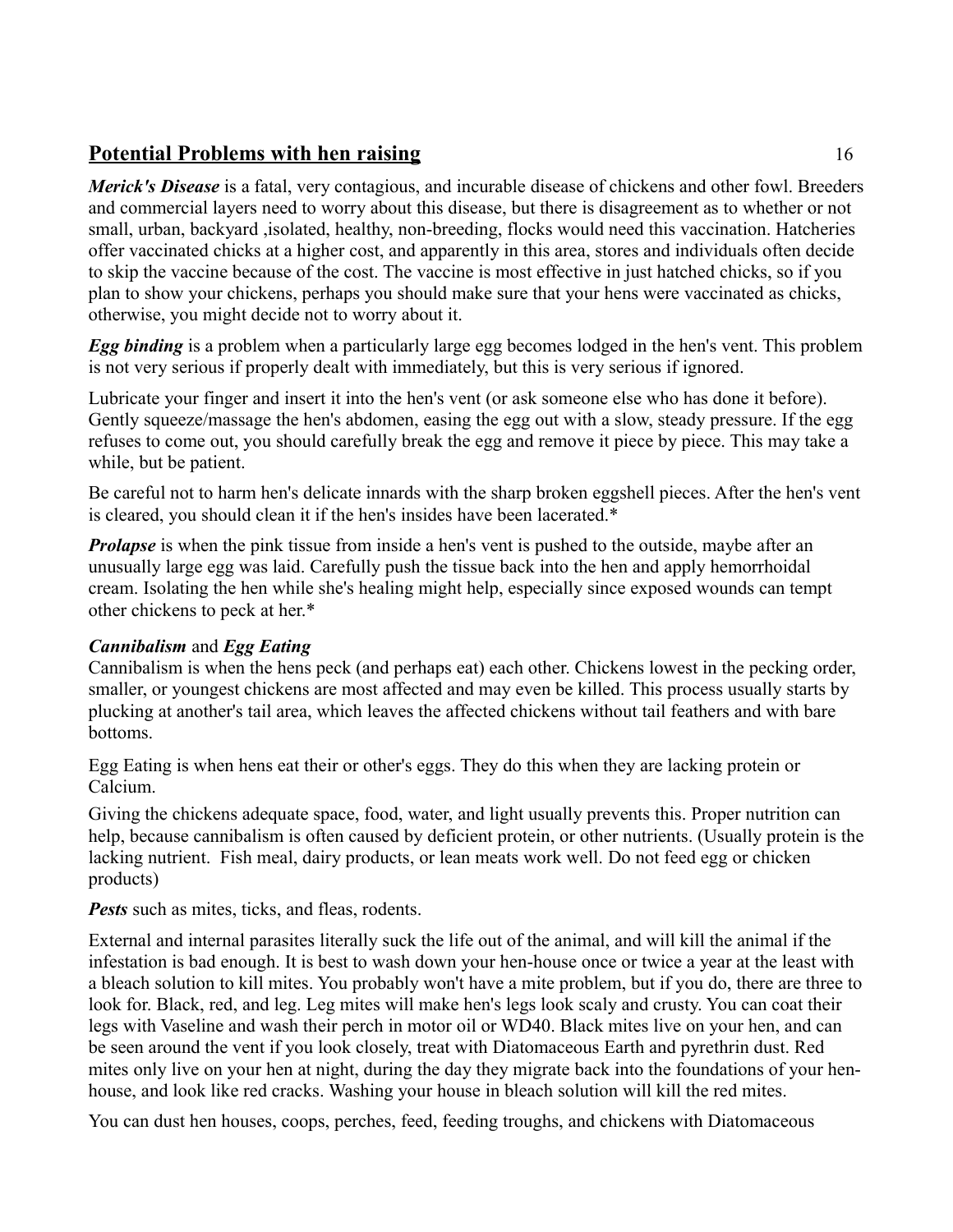Earth, which will kill insects but not hurt mammals or birds (just wear a mask, it is not good to breathe it). Having areas where hens can dust themselves (clean dry dirt, not "dirty" dirt) will be helpful because this dusting prevents insect infestations. I have heard that giving them sand to dust in works well. Pyrethrin dust is a natural insecticide and mitacide that works well if you can find it. Permethrin dust is a synthetic pyrethrin, and may be a carcinogen in humans and toxic to cats.

Rodents are a problem to be avoided very seriously. Feed MUST be kept in metal containers, under cover, and off of the ground. Uneaten feed scattered outside of feeders MUST be removed daily. Uneaten feed will attract rodents and other animals, and it will mold and smell bad. Rats may attack hens and chicks and eat their eggs, along with spreading diseases and insect pests. Mice spread disease, but won't hurt the hens. Chickens LOVE to catch and eat mice, if they can catch one, which is just fine, as long as the mouse isn't poisoned or diseased, which can't be gauranteed.

## *Predators*

Chickens need to be kept withing a fenced area at all times (your yard is fine, as long as it is well fenced). During daylight hours dogs, foxes, raptors (eagles and hawks) may attack chickens. Chickens can usually, but not always, defend themselves against cats. At night, it is IMPERITIVE that you lock your chickens in a structure that a small child couldn't find a way into, and it must also be strong 17 enough that a strong animal couldn't chew or tear its way into it in a night. At night raccoons are the biggest problem, but rats, dogs, and coyotes are also problems.

Covering your chicken's enclosure with some kind of mesh is a good way to keep hawks and eagles from stealing your chickens.

Unfortunately disgruntled neighbors also attack and/or steal chickens, so do your best to be a good chicken neighbor. Keep your hen's house and area attractive, painted, clean, and out of sight as much as possible of the neighbors and the street. Also remove roosters.

## *Escape*

First, make sure your chickens enclosure has an adequate fence. If your hen is still able to escape, clip her flight feathers with a scissors. It is very easy, painless, and many good instructional videos and articles are online showing how to do this.

\* = some info from: [www.poultryOne.com](http://www.poultryOne.com/)

## **A Word About Avian Flu**

I have personally spoken with a BCMAL vet about this issue. BC Government Vets realize that backyard flocks are negligible risk for Avain Flu outbreak. They know that the risk comes from industrial poultry farms. If anything, they believe that backyard flocks world be an early warning system. A pet hen would be treated and diagnosed if she were ill, in contrast an industrial bird wouldn't get noticed until they died, if then. Backyard hens are going to be too healthy, robust, and genetically diverse to incubate the Avian Flu Virus. If the BC Government Vets don't feel that small backyard flocks are a risk for Avian Flu outbreak, neither do I.

## **Where To Obtain Chickens (and what about Chicks?)**

I strongly recommend that first-time chicken owners start with hens or pullets, not chicks. Chicks are very fragile, and require a great deal of care and supervision, and will yield roosters even when they aren't supposed to. Only experienced chicken owners, who have accepted the responsibility, have the required knowledge, and have the time for chicks should get chicks. Because I don't recommend chicks to beginners, I decided not to go into chick care in this booklet. That would be a whole other very important class and booklet.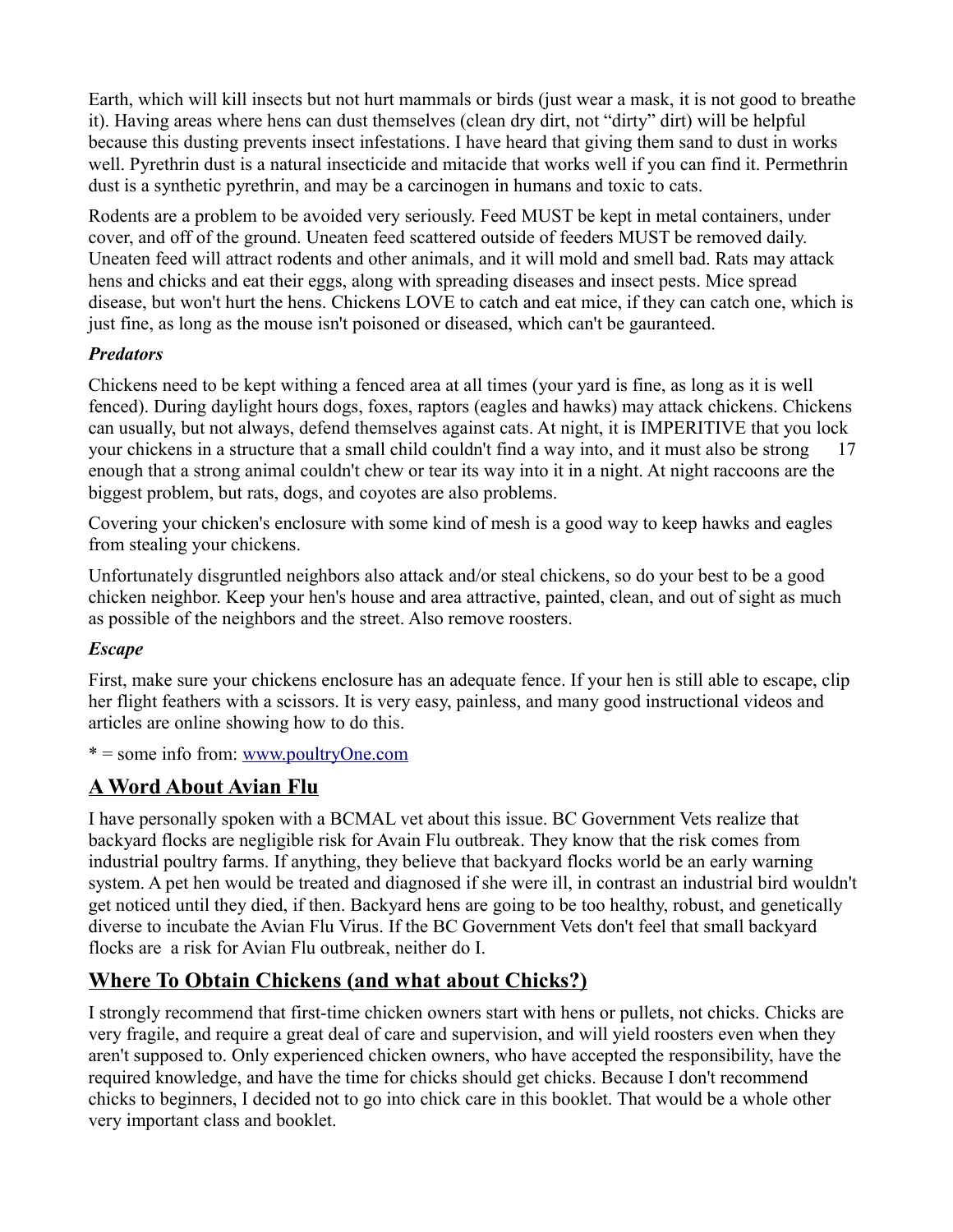Adult hens and pullets (pullets are teen-aged female chickens. They are not chicks, but they are not laying yet) can be obtained in many ways. Some feed stores and nurseries carry both hens and chicks, such as Art Knapp Plantland in South Surrey. Classified ads in rural newspapers and Craigslist are good places to look. We found our two from an organic layer flock that needed to cut their numbers, and from a County Fair (any regional agricultural fair with livestock exhibits, judging, and competitions). I recommend both of those options highly. Also try asking the Feed Stores.

Contact the Fraser Valley Poultry Fanciers Association [\(www.FVPFA.org\)](http://www.FVPFA.org/), they might hook you up!

18

## **Lifespan vs. Egg-Laying**

PLEASE consider this before deciding to raise backyard hens! Pet chickens may live up to 20 years, yet they will only lay until they are about 8, and not lay reliably much after 6 years old. Decide what you plan to do with your retired backyard hens, before you get to that point. We will continue to keep ours as pets. Others may decide to take them to one of the Fraser Valley Abattoirs, or to a vet or the Humane Society for euthanasia. If you choose to butcher your chickens at home, keep in mind that that will most likely be illegal. Lastly, there is rumored to be a hen retirement farm on Salt Spring Island.

## **Veterinarians who are interested in providing services to small flock poultry owners:**

| Dr. Sharon Prus                                                 | Dr. Drew Hilts              | Dr. Chris Byra                     |
|-----------------------------------------------------------------|-----------------------------|------------------------------------|
| King George Veterinary Hospital   Albatross Veterinary Services |                             | Greenbelt Veterinary Services Ltd. |
| $902 - 7380$ King George Hwy.                                   | $ 45 - 216^{\text{th}}$ St. | 8451 Harvard place                 |
| $\vert$ Surrey, BC $\vert$                                      | Langley, BC                 | Chilliwack, BC                     |
| 604-597-7387                                                    | 604-530-1409                | 604-792-1501                       |
|                                                                 |                             | $604-316-6974$ (cell)              |

## **CFIA Veterinarians (could be contacted as backup to private veterinarians):**

| Dr. Sudagar Sohi             | Dr. Withold Wince               |
|------------------------------|---------------------------------|
| <b>CFIA Surrey (Wingtat)</b> | CFIA – Vernon District Office   |
| $ 604 - 882 - 0051 $         | $12814 - 48$ <sup>th</sup> Ave. |
|                              | Vernon, BC                      |
|                              | 250-260-5030                    |

Please note, Urban Hens have been allowed in Victoria fairly recently, and we have a list of 8 vets that are interested in seeing small backyard flocks in Victoria and around Vancouver Island. Therefore, it is likely that once small backyard flocks are allowed in Vancouver and other Lower Mainland Municipalities, this list of vets who want to see small poultry flocks will probably grow.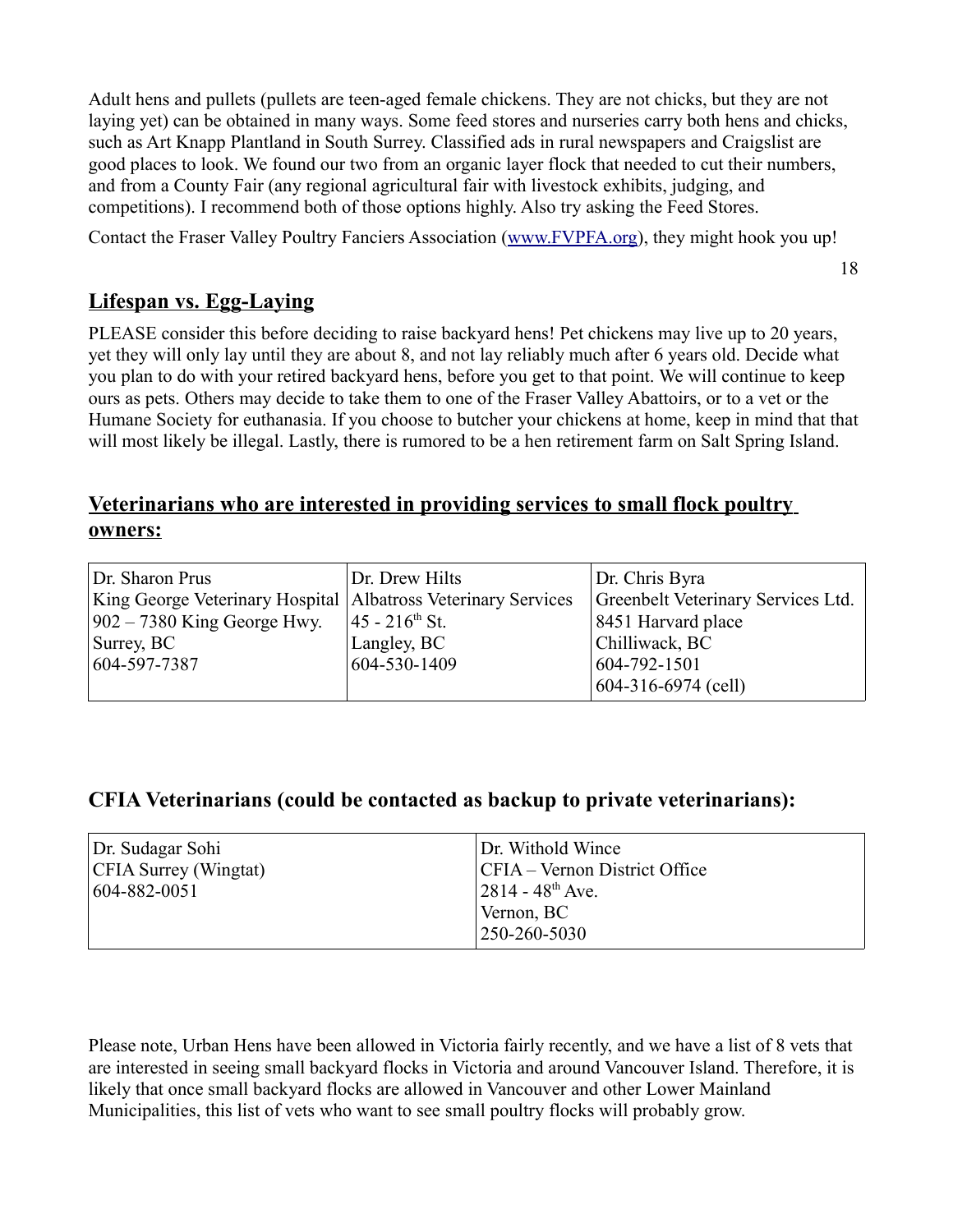Also, if you need to see a vet for your backyard chicken, and can't get in to see one of the vets above, you can always try any vet that specializes in bird care, they might be interested in helping you.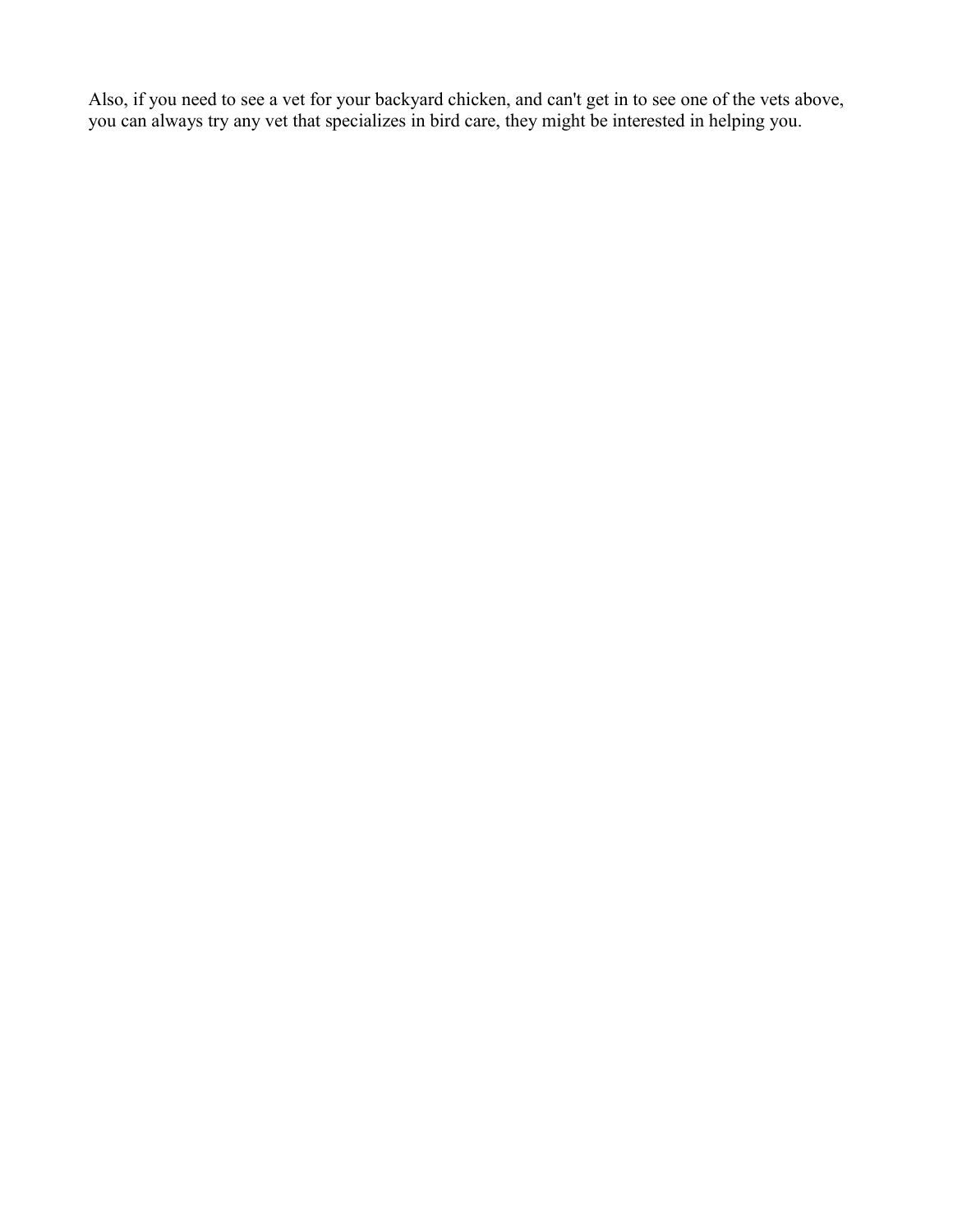Vancouver Metro Area Chicken Feed and Supply Stores:

| <b>Art Knapp Plantland</b>                                                                                                                            | <b>Roddick Feed &amp; Farm Supply</b>                                                                                                        |
|-------------------------------------------------------------------------------------------------------------------------------------------------------|----------------------------------------------------------------------------------------------------------------------------------------------|
| 4391 King George Highway, Surrey, BC                                                                                                                  | 4119 40 Street                                                                                                                               |
| (604) 596-9201                                                                                                                                        | Delta, BC V4K 3N2                                                                                                                            |
| www.artknapp.ca                                                                                                                                       | (604) 946-2771                                                                                                                               |
| They sell hens, pullets, and chicks!                                                                                                                  | www.roddickfeedandfarm.com                                                                                                                   |
| <b>Westway Feed &amp; Seed Ltd</b><br>10600 Ladner Trunk<br>Delta, BC V4K 3N3<br>(604) 590-9355                                                       | <b>Tisol Pet Supply</b><br>5431 Number 3 Road<br>Richmond V6X 2G7<br>604.276.2254<br>http://www.tisol.ca/content/locations/locations.<br>asp |
| <b>Vanderveen Hay Sales Ltd</b>                                                                                                                       | <b>Tisol Pet Supply</b>                                                                                                                      |
| 18726 56 Avenue                                                                                                                                       | 7117 Gilley Avenue                                                                                                                           |
| Surrey, BC V3S 1G1                                                                                                                                    | Burnaby V5J 4W9                                                                                                                              |
| (604) 576-1177                                                                                                                                        | 604.434.2812                                                                                                                                 |
| www.vanderveenhay.com                                                                                                                                 | (They have Organic chicken Feed!)                                                                                                            |
| <b>Newmac Animal Feeds</b>                                                                                                                            | <b>Tisol Pet Supply</b>                                                                                                                      |
| 5-17967 56 Avenue                                                                                                                                     | #103 - 3010 152 Street                                                                                                                       |
| Surrey, BC V3S 1E2                                                                                                                                    | South Surrey V4P 3N7                                                                                                                         |
| (604) 576-2848                                                                                                                                        | 604.536.2330                                                                                                                                 |
| <b>Otter Co-Op</b><br>3600 248 Street<br>Aldergrove, BC V4W 1Y8<br>$(604)$ 607-6900<br>www. ottercoop.com                                             | <b>Tisol Pet Supply</b><br>2949 Main Street<br>Vancouver V5T 3G4<br>604.873.4117                                                             |
| <b>Country Feeds</b>                                                                                                                                  | <b>Pet Solutions Supermarket &amp; Grooming</b>                                                                                              |
| 25236 Fraser Highway                                                                                                                                  | 10616 King George Highway                                                                                                                    |
| Aldergrove, BC V4W 1Z8                                                                                                                                | Surrey, BC V3T 2X3                                                                                                                           |
| $(604) 856 - 1611$                                                                                                                                    | (604) 585-3737                                                                                                                               |
| <b>Westland Feeds Ltd</b><br>2212 272nd St<br>Aldergrove, BC V4W<br>$(604) 856 - 9011$                                                                | <b>Buckerfields</b><br>34633 Vye Road<br>Abbotsford, BC V2S 8J7<br>(604) 556-7477<br>www.buckerfields.org                                    |
| <b>Southlands Farms</b><br>6822 Blenheim Street<br>Vancouver, BC, Canada<br>Tel:604 816 8379<br>SouthlandsFarms@hotmail.com<br>Hens, Chicks & Houses! | <b>Both Feet On Main</b><br>4410 Main St.<br>Vancouver BC V5V 3R3<br>604-872-1310<br>(Sells Hen-Houses!)                                     |

Members of the Fraser Valley Poultry Fancier's Association might sell you healthy, well adapted, heritage breed birds: www.FVPFA.org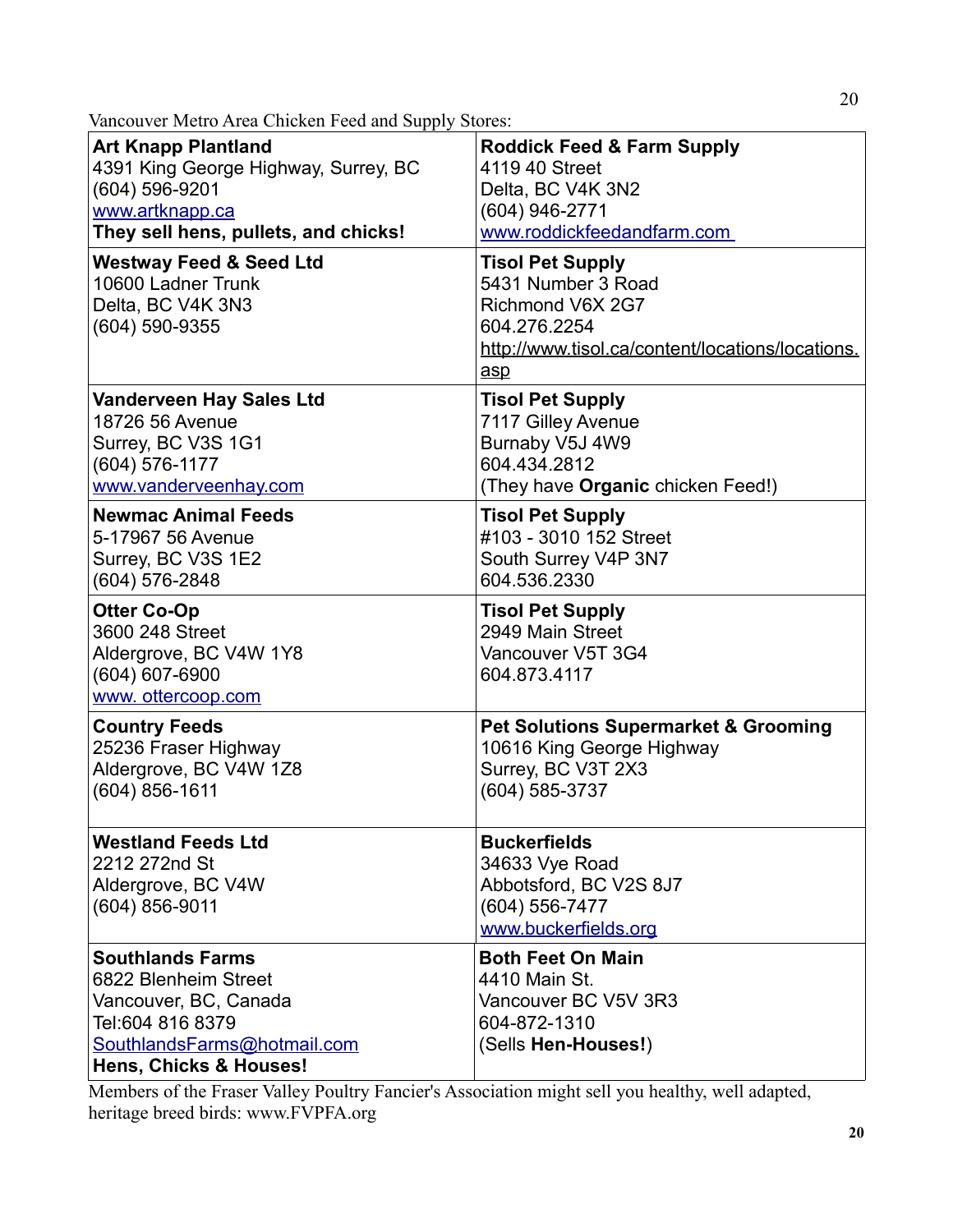## **Vancouver Metro Area Urban Poultry Laws and their websites**

## **A Note About Vancouver's proposed bylaw:**

- We proposed 1.5 sq. ft. per hen inside hen-house, they are proposing 4 sq ft per hen inside house.

- We proposed 8 sq ft per hen in their run/yard, which includes the sq ft of the house. They propose 10 sq ft per hen in their run/yard, which does not include their house.

- We proposed 1 nest box per 2-3 hens, they are prosing 1 box per 1 hen.

- We proposed recommending covering their run, they are going to require that it be covered and the hens never leave it.

- We proposed discouraging chicks, they propose not allowing them at all.

- They propose strict buffers that will prevent many people from getting chickens. They propose back yards only, no side or front yards, which will unintentionally exclude corner lots.

- They propose 10 ft buffers between hen enclosures and all dwellings, neighbors and one's own, which will be prohibitive

- The Vancouver Mayor and Council should decide the matter October 2009, and ratify a chicken bylaw in some form.

#### **Vancouver BC**

Not Yet (Under consideration. Won't actually be legal until new bylaw is written)

Animal Control bylaw 9150

ANIMAL CONTROL BY-LAW NO. 9150

Prohibition against keeping certain domestic animals

7.2 A person must not keep in any area, temporarily or permanently, any horses,

donkeys, cattle, swine, sheep, goats, ducks, geese, turkeys, chickens, pheasants, quail, or other poultry or fowl, except that this prohibition does not apply to areas in which the Zoning and Development By-law allows the keeping of such animals, to licensed pet shops or kennels, or to slaughter houses, and except as permitted by section 7.4.

**http://vancouver.ca/bylaws/9150c.pdf**

#### **New Westminster BC**

Yes, 6000 sq ft lots or more. Bylaw 4271, 1967 Poultry are allowed on lots 6000 sq ft or more, not less than 50 ft from a dwelling (which makes it impossible on most city lots). This bylaw is being discussed by city council now. http://www.newwestcity.ca/cityhall/Leg\_Info/Bylaws/4271phb.pdf

http://209.85.173.132/custom?q=cache:\_xvv94lqdXwJ:www.newwestcity.ca/cityhall/Leg\_Info/Electronic\_Packag es/2008/1006\_Oct6/CW/Reports/CW13.pdf+health+bylaw&hl=en&ct=clnk&cd=1

#### **Burnaby BC**

Yes (Unclear) Bylaw 9609-Animal Control Bylaw 1991, and Health bylaw509 Poultry are not allowed to be at large. Fowl must be in an enclosed area, and not under, attached to or in a dwelling. http://burnaby.fileprosite.com/contentengine/launch.asp?ID=303

#### **Victoria BC**

Bylaw\_92-189, 2 & 37 Yes, fowl and poultry, other than roosters, are allowed. No "farm animals" or roosters allowed in the city. "Animals" defined: include fowl and other members of the poultry genus. Animals are not allowed to trespass anywhere where they do not have permission to be. http://www.victoria.ca/common/pdfs/bylaw\_92-189.pdf?zoom\_highlight=rooster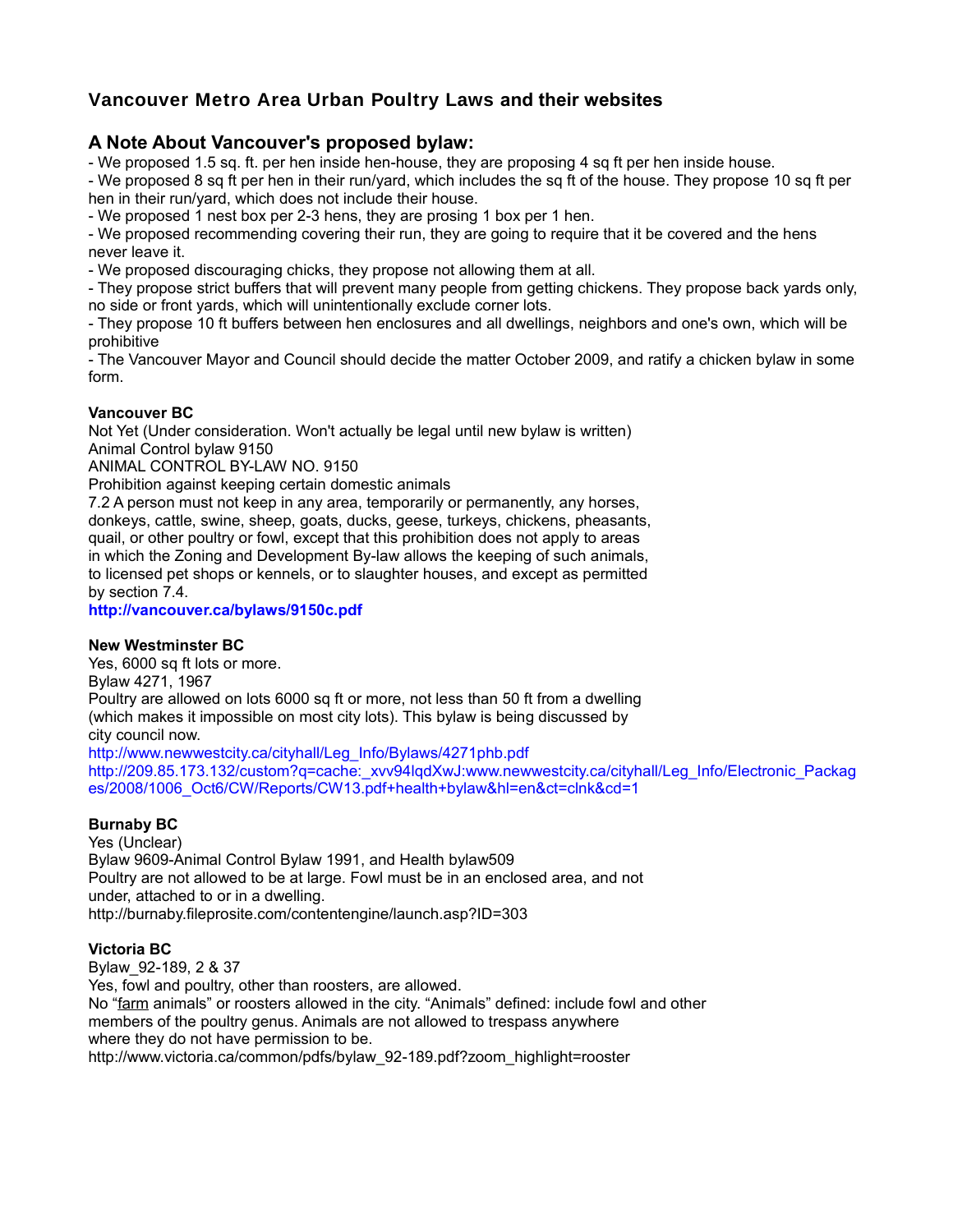### **Richmond BC**

Only on half acre lots (2000 sq m) Bylaw 7137,City of Richmond Bylaw 7230, Animal Control Bylaw No. 7932 3.1.1 **A person must not keep poultry: a) On a parcel less than 2,000 sq meters (21,529 sq ft)**; or

b) In, upon, or under any structure used for human habitation.

3.1.2 Each person keeping poultry must ensure that:

a) Such poultry does not create a nuisance; and

b) All lands and premises where such poultry are kept, are maintained in a sanitary condition at all times, and that excrement is not permitted to accumulate and cause, in the opinion of the Medical Health Officer, an objectionable odor or nuisance.

http://www.richmond.ca/\_\_shared/assets/072400\_bylaw71371280.pdf

#### **Surrey BC**

Yes / No Only allowed on acre lots Zoning Bylaw, No. 12000 The Surrey Zoning By-law, No. 12000 makes provisions for the keeping of animals on properties in Surrey. Each lot in Surrey may have a maximum of 2 dogs. Cats, birds, etc. have no limit on a property. On properties in the RA, RH, RF and RF-SS zones, there are provisions for allowing the keeping of livestock, poultry, rabbits and chinchillas. Twelve head of poultry, excluding roosters, for every 0.4 hectare (1 acre). **Properties that wish to keep these animals must be a minimum of 1 acre in size.**

http://www.surrey.ca/Living+in+Surrey/Bylaw+Compliance/Animal+Control+Issues.htm

#### **(I would like to alter the Surrey bylaw to allow small flocks of hens on all residential city lots. Please contact me if you would like to join me in this effort.)**

## **Port Coquitlam, BC**

Bylaw 1020, - 27 **Unclear** Poultry are classified under "cattle", and are not allowed to be "at large in the city", however it is not specified that they are not allowed in the city if not "at large".

#### **City of Langley (Not Same as Township of Langley!)**

I read the Zoning info online (2100) for the City of Langley, and talked with: Gerald Minchuk, Director of Development Services & Economic Development (604) 514-2815. Zoning bylaw 2100 states that Livestock include all animals and fowl except for pets of an ordinary nature. Livestock is a permitted use of residential land in an Agricultural zone. He kept saying that this was all very clear. Permitted uses were outlined here, not prohibited uses, which is why livestock and fowl were not listed as prohibited in residential zones. I asked him why pets were not a permitted use then in Residential zones, and he wouldn't answer me. If you go to Animal Control Bylaw 2622, it addresses dogs, and "large animals" which include several species of livestock and animals of similar size or larger than peafowl. Pets like parrots, cockatiels, cats, or rabbits are not addressed (in fact not a single species of pet is covered except dog and "large animal"), and some exotic birds, cats, and rabbits are all pets that can be kept humanely outdoors in one's yard.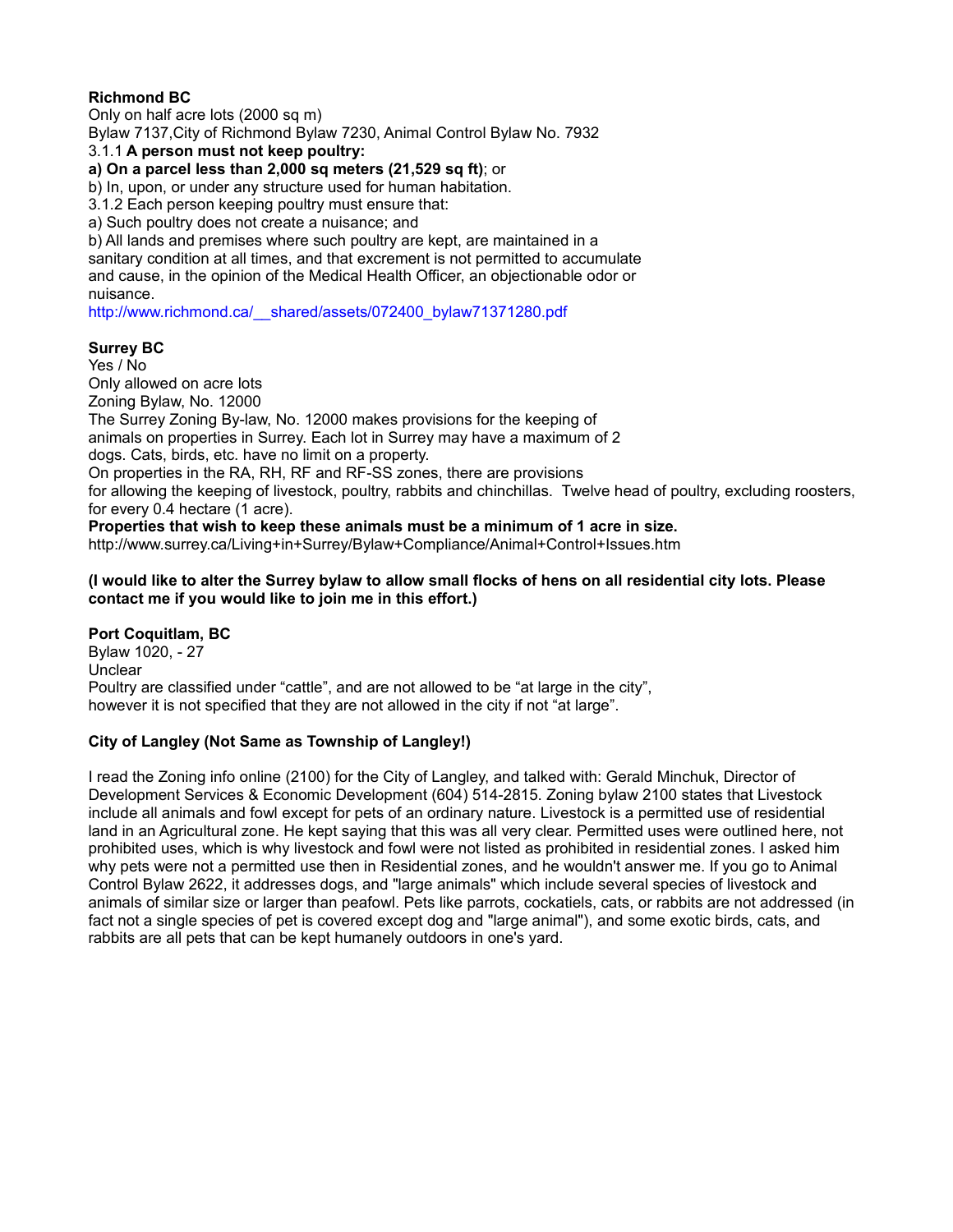## **Recommended Chicken Books**

- \*\*Chickens In Your Backyard: A Beginner's Guide by Rick Luttmann
- \*\*Chicken Tractor: The Permaculture Guide to Happy Hens and Healthy Soil by Andy Lee and Pat Foreman
- \*\*Storey's Guide to Raising Chickens: Care / Feeding / Facilities by Gail Damerow
- Pastured Poultry Profits by Joel Salatin
- Keeping Chickens: The Essential Guide [ILLUSTRATED] by Jeremy Hobson, Celia Lewis
- Living with Chickens: Everything You Need to Know to Raise Your Own Backyard Flock by Jay Rossier
- Barnyard in Your Backyard: A Beginner's Guide to Raising Chickens, Ducks, Geese, Rabbits, Goats, Sheep, and Cows - by Gail Damerow
- Chickens: Tending a Small-Scale Flock for Pleasure and Profit (Hobby Farms) by Sue Weaver
- Building Chicken Coops: Storey Country Wisdom Bulletin A-224 by Gail Damerow
- Day Range Poultry: Every Chicken Owner's Guide to Grazing Gardens and Improving Pastures by Andy Lee, Patricia Foreman, and Gene Logsdon

(\*\* are my personal favorites)

**Chicken Websites** (\*\*\* are my personal favorites)

## **Good websites to help you learn to keep backyard chickens:**

All you need to know, simplified -

\*\*\*Just Food: NYC chickens http://www.justfood.org/cityfarms/chickens/

Portland OR Urban Chicken experts - \*\*\*Growing Gardens-Portland OR-Chickens http://www.growing-gardens.org/portland-gardening-resources/chickens.php

\*\*\*Great series of "How To" chicken videos http://www.expertvillage.com/video-series/2839\_chickens.htm

\*\*\*Backyard Chickens.com http://www.backyardchickens.com/forum/index.php

\*\*\*Raising Chickens in the Backyard | Poultry Articles for Raising Chickens at poultryOne.com http://poultryone.com/raisingchickens.php

\*\*\*Virginia Cooperative extension Poultry Factsheets <http://www.ext.vt.edu/pubs/poultry/factsheets/3.html> http://www.ext.vt.edu/news/periodicals/livestock/aps-97\_05/aps-783.html

\*\*\* http://www.mypetchicken.com/Links.aspx

Cary Chickens.com http://carychickens.com/benefits

The Urban Chicken Project. http://www.urbanchickenproject.com/Welcome.html

The Urban Chicken Underground http://urbanchickenunderground.blogspot.com/

Small Scale Poultry Housing <http://www.ext.vt.edu/pubs/poultry/factsheets/10.html>

Chickens | Animal Lovers Web Chickens | Keeping Chickens http://www.animalloversweb.com/chickens.html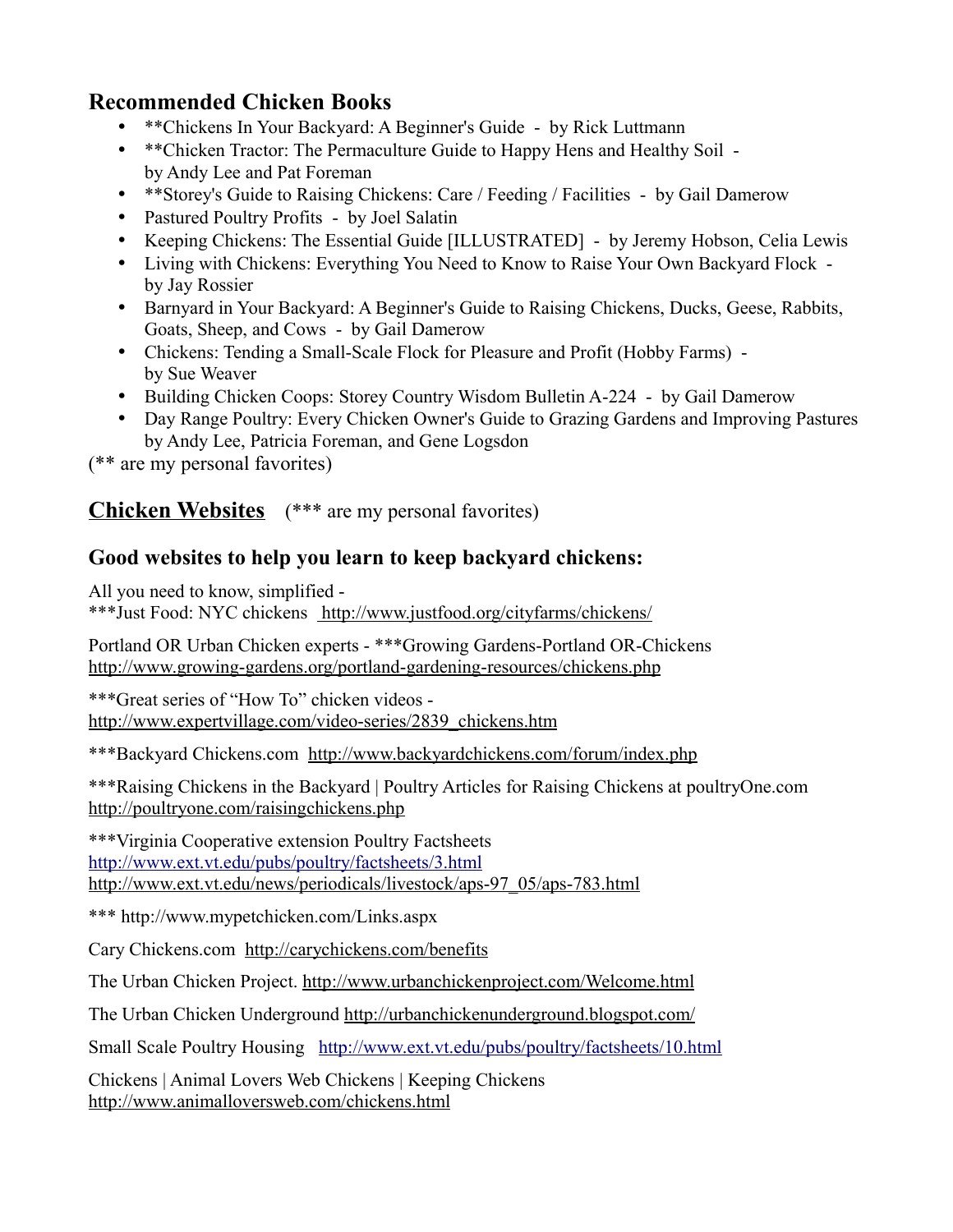## **More good websites to help you learn to keep backyard chickens:**

The Ultimate Backyard Chicken Coop http://www.henspa.com/

Masters Of Chicken Keeping http://www.chickenkeepingsecrets.com/masters/?code=S01

What Is a Chicken? - Incubation and Embryology - University of Illinois Extension Agripedia | http://urbanext.illinois.edu/eggs/res08-whatis.html

Digestive Tract of Chicken http://www.ca.uky.edu/agripedia/glossary/digechic.htm

## **Legalizing backyard chickens in Vancouver and surrounding municipalities:**

Chickens in Vancouver Blog (great resources here): http://www.chickensinvancouver.com/

Legalizing backyard hens in Vancouver factsheet: http://vancouver.ca/commsvcs/socialplanning/initiatives/foodpolicy/projects/chickens.htm

British Columbia Urban Chickens Google Group http://groups.google.com/group/BCUrbanChickens

Vancouver Chicken group http://groups.google.com/group/chickens-in-vancouver?hl=en

Kamloops group http://www.campusclimatenetwork.org/wiki/Urban\_Hen\_Movement

The Bantam Menace, by Rachel Dewhurst - Documentaries - Showcase of Student Work from Vancouver Film School http://www.vfs.com/showcase.php?id=3&category\_id=25&project\_id=838

The Vancouver Food Policy Council http://www.vancouverfoodpolicycouncil.ca

City Farmer, Vancouver BC http://www.cityfarmer.info/category/livestock/

## **Chicken bylaws, codes, and ordinances in North America (a few):**

Victoria BC pro-chicken bylaw http://www.victoria.ca/common/pdfs/bylaw\_92-189.pdf

Burnaby BC pro-chicken bylaws http://burnaby.fileprosite.com/contentengine/launch.asp?ID=303

City of Surrey - Animal Bylaw (chickens are only allowed on acre lots in city) http://www.surrey.ca/Living+in+Surrey/Bylaw+Compliance/Animal+Control+Issues.htm

Richmond bylaw (chickens are only allowed on half-acre lots in the city) http://www.richmond.ca/\_\_shared/assets/072400\_bylaw71371280.pdf

Toronto chicken code - Chapter 349 § 349-1. http://www.toronto.ca/legdocs/municode/1184\_349.pdf

Seattle Municipal Code for Keeping Chickens (allowed) — Seattle Tilth http://www.seattletilth.org/resources/articles/citychickensregulations

Portland OR pro-chicken ordinance - 13.05.015 Permit Required for Specified Animal Facility. http://www.portlandonline.com/auditor/index.cfm?&a=185339&c=28228Recommended Chicken Books

(\*\*\* are my personal favorites)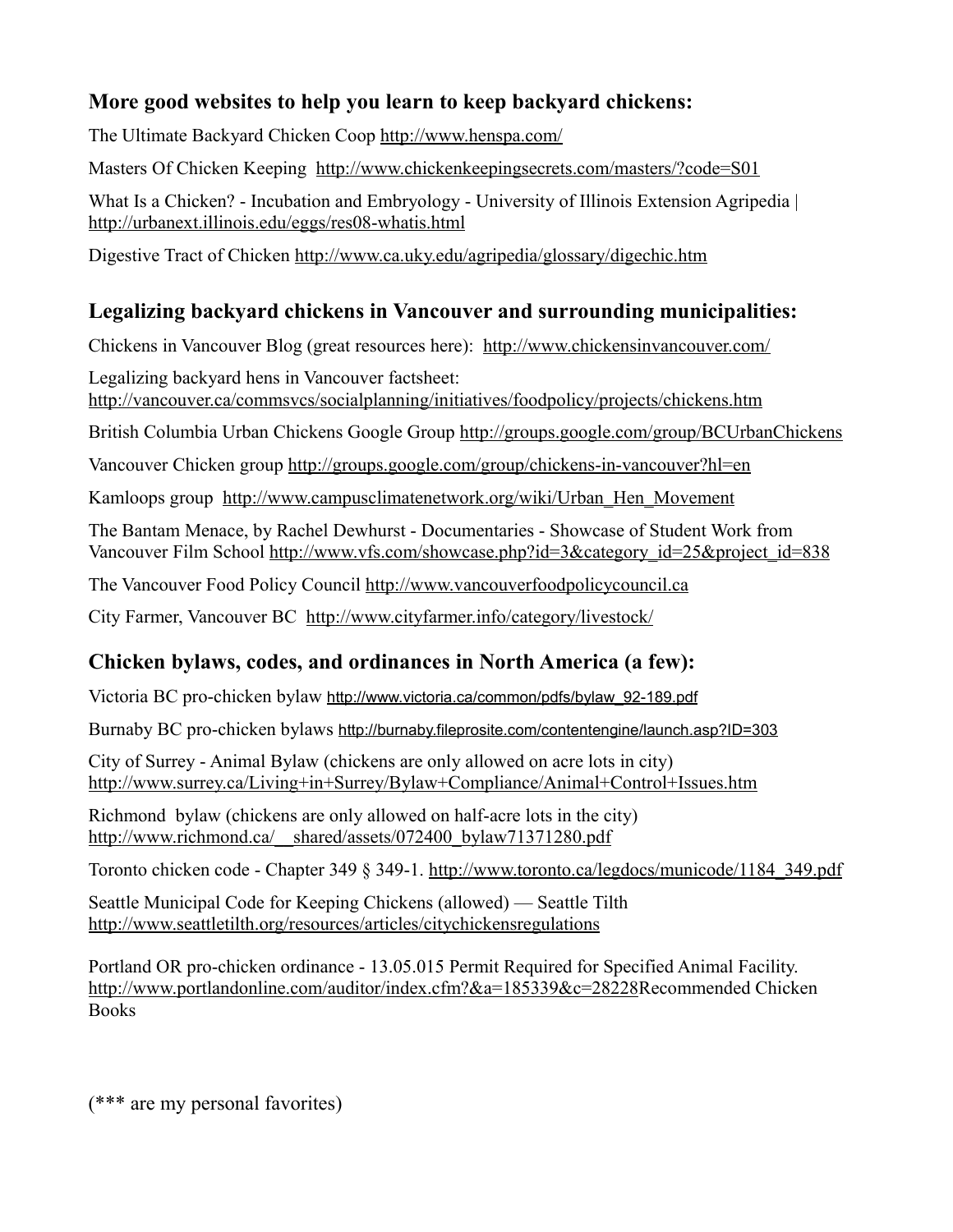The Humane Society of the United States | humanesociety.org

## **Avian Influenza: Unjustly Blaming Outdoor Flocks**

May 15, 2006 By Dr. Michael Greger

All bird flu viruses seem to start out harmless, arising out of the perpetual, benign, stable reservoir of innocuous waterfowl influenza. They begin as mild, low grade, so-called LPAI viruses, which stands for low pathogenicity avian influenza. H5 and H7 viruses, however, have the potential to mutate into virulent, high-grade "fowl plague" viruses, now known as HPAI— highly pathogenic avian influenza.

The World Organization for Animal Health (OIE) and the Food and Agriculture Organization of the United Nations (FAO) consider it "prove<sup>[n]"(1)</sup> that once low pathogenicity avian influenza viruses gain access to poultry facilities, they "progressively gain pathogenicity in domestic birds through a series of infection cycles until they become HPAI."(2) More specifically, U.S. Department of Agriculture researchers believe that "high density confinement rearing methods" give bird flu "a unique chance to adapt to the new species." $(3)$  That is, intensive factory farming practices may remove the natural obstacles to transmission that prevent the virus from becoming too dangerous.

### **Deadly Bird Flu Viruses are Made Indoors**

David Swayne is the USDA's leading bird flu researcher. Director of the USDA's chief poultry research laboratory, Dr. Swayne has authored more than 100 scientific publications on avian influenza.(4) According to Dr. Swayne, there has never been a recorded emergence of an HPAI virus in any backyard flock or free-range poultry operation. This is not surprising.

Imagine an outdoor setting. A duck flying overhead dive-bombs a dropping laden with relatively innocuous virus into a grassy field through which a flock of hens is pecking. The hens may be exposed to the virus, but coming straight from waterfowl, the virus is so finely-tuned to duck physiology that it may not gain a foothold before being wiped out by a healthy chicken's immune system. When researchers create deadly bird flu viruses in the lab by passing a harmless waterfowl virus through enough chickens, they facilitate transmission by injecting infected lung tissue from one bird to another. "The conditions under which we generated highly virulent viruses from an avirulent strain are generally not duplicated in nature." one research team admitted. "However, viruses with low pathogenicity can cause viremia in physically compromised chickens."(5) Viremia means successful invasion of the bloodstream by the virus, an incursion they deem more likely to occur in compromised hosts.

If an outdoor flock does manage to get infected, the virus still has to keep spreading to remain in existence. Influenza virus is rapidly killed by sunlight and tends to be dehydrated to death in the breeze. Its ability to spread efficiently from one chicken to the next outside in the open air is relatively limited. In a sparsely populated outdoor setting, there may simply be too few susceptible hosts to pass between in order to build up enough adaptive mutations to do more than ruffle a few feathers. According to bird flu expert Dennis Alexander of the U.K.'s Central Veterinary Laboratory, with the possible exception of an outbreak among South African ostriches,(6) highly pathogenic influenza viruses are "never known to arise in an outdoor flock."(7)

#### **Factory Farm Breeding Grounds**

Now imagine a new scenario. Tens of thousands of chickens crammed into a filthy, football fieldsized shed, left to lie beak-to-beak in their own waste. The air is choked with moist fecal dust and ammonia, which irritates the birds' respiratory passages, further increasing susceptibility in chickens already compromised by the stress of confinement. Since the birds are standing in their own excrement, the virus need not even develop true airborne transmission via nasal or respiratory secretions. Rather, the virus has an opportunity to be excreted in the feces and then inhaled or swallowed by the thousands of other birds 25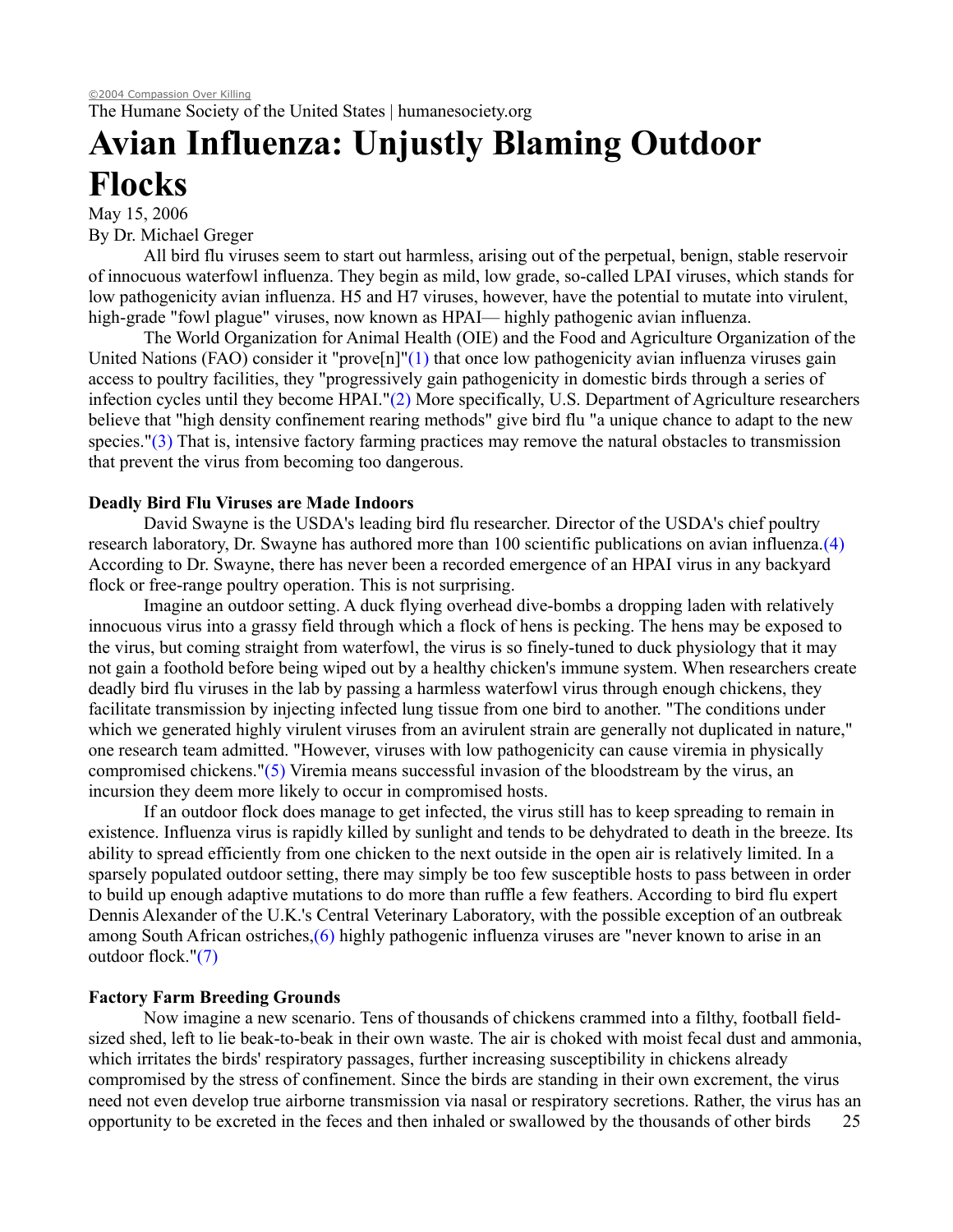confined in the shed, allowing the virus to circulate rapidly and repeatedly. With so many birds in which to readily mutate, low virulence strains can sometimes turn into deadly ones. Highly pathogenic bird flu viruses seem predominantly to be products of factory farming.(8) Indeed, said University of Ottawa virologist Dr. Earl Brown, a specialist in influenza virus evolution, "You have to say that high intensity chicken rearing is a perfect environment for generating virulent avian flu virus."(9)

Today's industrialized broiler chicken and egg-laying hen factory farms confine tens of thousands and, with laying hens, even hundreds of thousands—of chickens into what are essentially giant slums.(10) These animals spend the entirety of their shortened lives eating, sleeping, and defecating in the same cramped quarters, breathing in particles of their neighbors' waste and the stinging ammonia of decomposing feces. Their first breath of fresh air is on the truck to the slaughter or rendering plant, if they're not killed on-site. In this kind of environment, mass disease outbreaks may be inevitable.(11)

The WHO, OIE, and FAO are respectively the world's leading medical, veterinary, and agricultural authorities. They all

implicate industrial poultry production as playing a role in the current crisis.(12,13,14) In October 2005, the United Nations issued a press release on bird flu stating: "Governments, local authorities and international agencies need to take a greatly increased role in combating the role of factory-farming, commerce in live poultry, and wildlife markets which provide ideal conditions for the virus to spread and mutate into a more dangerous form...."(15)

The overcrowding of factory farms conspires with the stress of confinement to cause immune suppression in birds already

bred with weakened immunity, offering viruses like bird flu ample opportunities for spread, amplification, and mutation. Placing inbred birds into unsanitary conditions typical of factory farms seems the "perfect storm" environment for the evolution of the next superflu strain of pandemic influenza. Why, then, has there been concern about the opposite, freerange flocks?

#### **Outdoor Flocks Not the Culprit**

In 2004, while H5N1 was blasting across southeast Asia, a highly pathogenic H7N3 outbreak swept through Canada's Fraser Valley east of Vancouver.(16) The backyard chicken farmers blamed the commercial factory-farming industry for the outbreak, $(17)$  and the industry blamed the small farmers. $(18)$ Publicly, the industry denies culpability, but internally admits "the growing realization that viruses previously innocuous to natural host species have in all probability become more virulent by passage through large commercial populations."(19) An August 2005 article in the trade journal *Poultry International* offers a concise explanation of the role of large-scale production: "The AI virus lives harmlessly in the ducks popular in Asia to control insect pests and snails in rice paddies. If this duck flu passes to chickens kept nearby, it can mutate into a deadly and highly contagious strain that speeds rapidly with accompanying high mortality. The larger the flocks and the more intensive the production level, the more scope there is for the disease to spread for genetic changes to the virus."(20)

University of Ottawa's Dr. Brown explained to the Canadian Press, "If you get a [H5 or H7] virus into a high-density poultry operation and give it a period of time, generally a year or so, then you turn that virus into a highly virulent virus. That's what always happens...."(21) Canada's National Manager of Disease Control within the Food Inspection Agency agreed: "Just passing the virus to 3,000 or 4,000 chickens is enough to change a harmless virus into something more pathogenic."(22) "It is high-density chicken farming that gives rise to highly-virulent influenza viruses," Dr. Brown concluded. "That's pretty clear."(23)

These conclusions were based on the best available science. The Canadian outbreak first erupted not in a backyard flock or free-range farm, but on an entirely enclosed, "sophisticated" industrial facility. It then jumped from broiler chicken shed to broiler chicken shed, largely skipping free-range farms.(24) The spread of the virus was traced mainly to the human lateral transmission of infective feces via equipment or some other fomite moved from farm to farm. $(25)$  This may also explain how the virus was first introduced into the industrial broiler factory farms. Chickens don't need to come in direct contact with ducks to get infected; they just need contact with the virus, which can be walked into a "biosecure" operation on someone's 26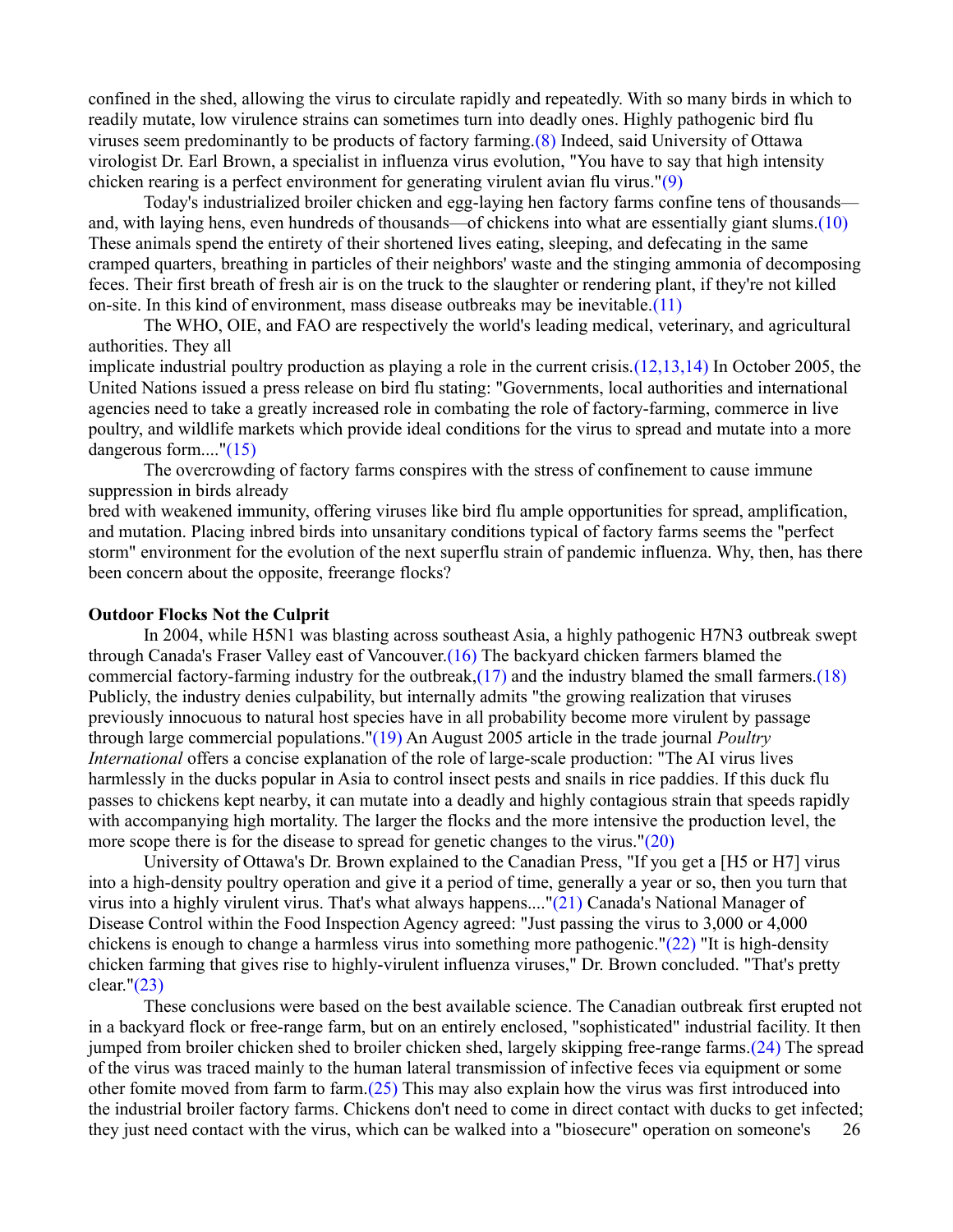## **Factory Farms at Higher Risk for the Emergence of Deadly Bird Flu Viruses**

In the end, epidemiological analyses placed commercial flocks in the 2004 Canadian outbreak at 5.6 times more likely to be infected than backyard flocks. Infected backyard flocks were discovered *after* nearby commercial flocks were infected, suggesting that the virus spread from the industrialized operations to free-range poultry and not vice versa.(27) Birds kept outdoors are more likely to come in contact with wild waterfowl, but also more likely to come in contact with sunlight, space, and fresh air. Lower stress levels may help their bodies better resist the initial infection, and, since they don't live in their own waste while cramped into poorly-ventilated sheds by the tens of thousands as their factory-farmed counterparts do, the virus may not spread effectively enough to mutate into a killer. Instead of blaming backyard flocks, attention should be turned to industrialized animal factories.

*Michael Greger, M.D., is director of public health and Animal Agriculture in the Farm Animal Welfare division of The Humane Society of the United States.*

## **References for this Avian Influenza Article:**

1. Capua I and Marangon S. 2003. The use of vaccination as an option for the control of avian influenza. In: 71st General Session International Committee of the World Organization for Animal Health. (Paris, France, May 18-23, 2003).

2. Morris RS and Jackson R. 2005. Epidemiology of H5N1 avian influenza in Asia and implications for regional control. Food and Agriculture Organization of the United Nations. January-February 11. thepoultrysite.com/FeaturedArticle/FAType.asp?AREA=turkeys&Display=121.

3. Suarez DL, Spackman E, and Senne DA. 2003. Update on molecular epidemiology of H1, H5, and H7 influenza virus infections in poultry in North America. Avian Diseases 47:888-97.

4. United States Department of Agriculture, Agriculture Research Service. 2006. People and Places. www.ars.usda.gov/pandp/people/people.htm?personid=5507.

5. Ito T, Goto H, Yamamoto E, et al. Generation of a highly pathogenic avian influenza A virus from an avirulent field isolate by passaging in chickens. Journal of Virology 75(9):4439-43. pubmedcentral.com/articlerender.fcgi?artid=114193.

6. Sabirovic M. 2004. Qualitative Risk Analysis: - HPAI in Ostriches in South Africa. United Kingdom Department of Environment, Food and Rural Affairs.

www.defra.gov.uk/animalh/diseases/monitoring/pdf./hpai\_safrica.pdf.

7. Stegeman A (Chairman). 2003. Workshop 1: Introduction and spread of avian influenza. In: Schrijver RS and Koch G (eds.), Proceedings of the Frontis Workshop on Avian Influenza: Prevention and Control. library.wur.nl/frontis/avian\_influenza/workshop1.pdf.

8. Horimoto T and Kawaoka Y. 2001. Pandemic threat posed by Avian Influenza A viruses. Clinical Microbiology Reviews 14:129-49.

9. Bueckert D. 2004. Avian flu outbreak raises concerns about factory farms. Daily Herald-Tribune (Grande Prairie, Alberta), April 8, p. 6. cp.org/english/online/full/agriculture/040407/a040730A.html.

10. Davis M. Has Time Run Out? Commentary: On the monster at our door—the coming flu pandemic. Mother Jones, August 17, 2005.

11. Girard D. 2004. Coping with the flu virus. Toronto Star, April 10, p. F1.

12. Stohr K and Meslin FX. 1997. The role of veterinary public health in the prevention of zoonoses. Archives Virology 13:S207-18.

13. Pheasant B. A virus of our hatching. Australian Financial Review, January 31.

14. United Nations. 2005. UN task forces battle misconceptions of avian flu, mount Indonesian campaign. UN News Centre, October 24. un.org/apps/news/story.asp?NewsID=16342&Cr=bird&Cr1=flu.

15. United Nations. 2005. UN task forces battle misconceptions of avian flu, mount Indonesian campaign. UN News Centre, October 24. un.org/apps/news/story.asp?NewsID=16342&Cr=bird&Cr1=flu. 27